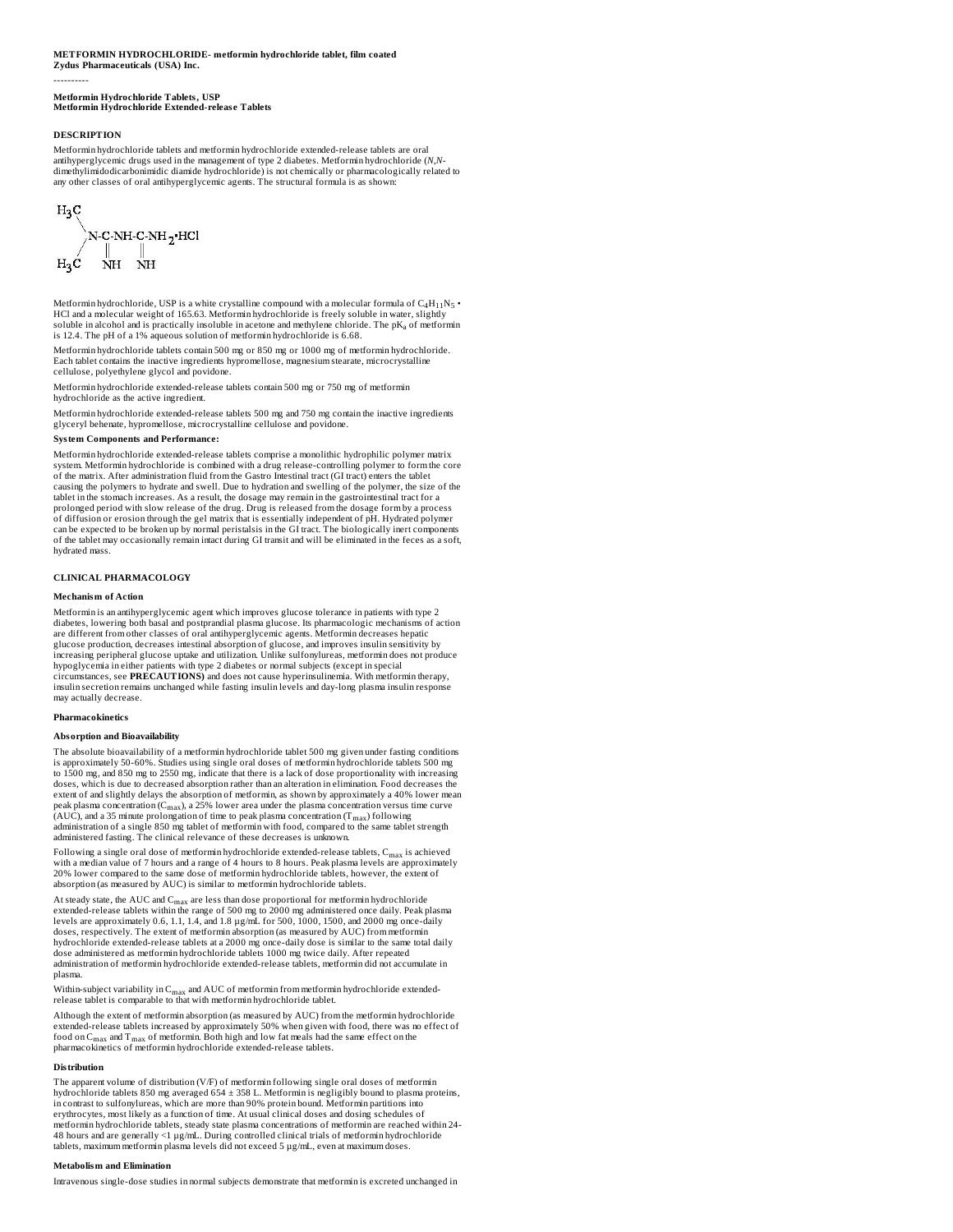the urine and does not undergo hepatic metabolism (no metabolites have been identified in humans) nor biliary excretion. Renal clearance (see **Table 1**) is approximately 3.5 times greater than creatinine clearance, which indicates that tubular secretion is the major route of metformin elimination. Following oral administration, approximately 90% of the absorbed drug is eliminated via the renal route within the first 24 hours, with a plasma elimination half-life of approximately 6.2 hours. In blood, the elimination half-life is approximately 17.6 hours, suggesting that the erythrocyte mass may be a compartment of distribution.

#### **Special Populations**

#### **Patients with Type 2 Diabetes**

In the presence of normal renal function, there are no differences between single- or multiple-dose pharmacokinetics of metformin between patients with type 2 diabetes and normal subjects (see **Table 1**), nor is there any accumulation of metformin in either group at usual clinical doses.

The pharmacokinetics of metformin hydrochloride extended-release tablets in patients with type 2 diabetes are comparable to those in healthy normal adults.

## **Renal Insufficiency**

In patients with decreased renal function (based on measured creatinine clearance), the plasma and blood half-life of metformin is prolonged and the renal clearance is decreased in proportion to the decrease in creatinine clearance (see **Table 1;** also see **WARNINGS).**

## **Hepatic Insufficiency**

No pharmacokinetic studies of metformin have been conducted in patients with hepatic insufficiency.

## **Geriatrics**

Limited data from controlled pharmacokinetic studies of metformin hydrochloride tablets in healthy elderly subjects suggest that total plasma clearance of metformin is decreased, the half-life is<br>prolonged, and C<sub>max</sub> is increased, compared to healthy young subjects. From these data, it appears that<br>the change in metfor function (see **Table 1**). Metformin treatment should not be initiated in patients ≥80 years of age unless measurement of creatinine clearance demonstrates that renal function is not reduced (see **WARNINGS**and **DOSAGE AND ADMINISTRATION).**

#### **Table 1Select Mean (±S.D.) Metformin Pharmacokinetic Parameters Following Single or Multiple Oral Dos es of Metformin Hydrochloride Tablets**

| Subject Groups: Metformin Hydrochloride<br>Tablets dose <sup>a</sup> (number of subjects)                                                                                                              | $C_{\rm max}$ <sub>b</sub><br>$(\mu g/mL)$         | $T_{max}$ <sup>c</sup><br>(hrs)                                                                                         | <b>Renal Clearance (mL/min)</b>                       |
|--------------------------------------------------------------------------------------------------------------------------------------------------------------------------------------------------------|----------------------------------------------------|-------------------------------------------------------------------------------------------------------------------------|-------------------------------------------------------|
| Healthy, nondiabetic adults:<br>500 mg single dose (24)<br>850 mg single dose $(74)$ <sup>d</sup><br>850 mg three times daily for 19 doses <sup>e</sup> (9)                                            |                                                    | $1.03 (\pm 0.33)$ 2.75 ( $\pm 0.81$ )<br>1.60 ( $\pm$ 0.38) 2.64 ( $\pm$ 0.82)<br>$2.01 (\pm 0.42)$ 1.79 ( $\pm 0.94$ ) | $600 (\pm 132)$<br>552 $(\pm 139)$<br>642 $(\pm 173)$ |
| Adults with type 2 diabetes:<br>850 mg single dose (23)<br>850 mg three times daily for 19 doses <sup>e</sup> (9)<br>Elderly <sup>f</sup> , healthy nondiabetic adults:                                | 1.48 $(\pm 0.5)$<br>$1.90 (\pm 0.62)$              | $3.32 (\pm 1.08)$<br>$2.01 (\pm 1.22)$                                                                                  | 491 $(\pm 138)$<br>550 $(\pm 160)$                    |
| 850 mg single dose (12)                                                                                                                                                                                | $2.45 \left( \pm 0.70 \right)$ 2.71 ( $\pm 1.05$ ) |                                                                                                                         | 412 $(\pm 98)$                                        |
| <b>Renal-impaired adults:</b><br>850 mg single dose<br><b>Mild</b> ( $CL_{cr}$ <sup>g</sup> 61-90 mL/min) (5)<br><b>Moderate</b> ( $CL_{cr}$ 31-60 mL/min) (4)<br>Severe ( $CL_{cr}$ 10-30 mL/min) (6) | 4.12 $(\pm 1.83)$ 3.75 $(\pm 0.50)$                | 1.86 ( $\pm$ 0.52) 3.20 ( $\pm$ 0.45)<br>$3.93 \left( \pm 0.92 \right)$ 4.01 ( $\pm 1.10$ )                             | 384 $(\pm 122)$<br>$108 (\pm 57)$<br>130 $(\pm 90)$   |
| <sup>a</sup> All doses given fasting except the first 18 doses of the multiple dose studies<br><sup>b</sup> Peak plasma concentration<br>C Time to neak plasma concentration                           |                                                    |                                                                                                                         |                                                       |

All doses given fasting except the first 18 doses of the multiple dose studies<br>'Peak plasma concentration<br>Time to peak plasma concentration

<sup>1</sup> Combined results (average means) of five studies: mean age 32 years (range 23-59 years)<br>' Kinetic study done following dose 19, given fasting<br>Elderly subjects, mean age 71 years (range 65-81 years) d Combined results (average means) of five studies: mean age 32 years (ra<br><sup>e</sup> Kinetic study done following dose 19, given fasting<br><sup>f</sup>Elderly subjects, mean age 71 years (range 65-81 years)<br><sup>8CT</sup> = creatining clearance norm

 ${}^{\text{g}}CL_{cr}$  = creatinine clearance normalized to body surface area of 1.73 m<sup>2</sup>

## **Pediatrics**

After administration of a single oral metformin hydrochloride tablets, 500 mg with food, geometric mean metformin C<sub>max</sub> and AUC differed less than 5% between pediatric type 2 diabetic patients (12 to<br>16 years of age) and gender- and weight-matched healthy adults (20 to 45 years of age), all with normal renal function.

#### **Gender**

Metformin pharmacokinetic parameters did not differ significantly between normal subjects and patients with type 2 diabetes when analyzed according to gender (males = 19, females= 16). Similarly, in controlled clinical studies in patients with type 2 diabetes, the antihyperglycemic effect of metformin hydrochloride tablet was comparable in males and females.

## **Race**

No studies of metformin pharmacokinetic parameters according to race have been performed. In controlled clinical studies of metformin hydrochloride tablets in patients with type 2 diabetes, the antihyperglycemic effect was comparable in whites (n=249), blacks (n=51), and Hispanics (n=24).

#### **Clinical Studies**

## **Metformin hydrochloride tablets**

In a double-blind, placebo-controlled, multicenter U.S. clinical trial involving obese patients with type 2 diabetes whose hyperglycemia was not adequately controlled with dietary management alone (baseline fasting plasma glucose [FPG] of approximately 240 mg/dL), treatment with metformin hydrochloride tablets (up to 2550 mg/day) for 29 weeks resulted in significant mean net reductions in fasting and<br>postprandial plasma glucose (PPG) and hemoglobin A<sub>1c</sub> (HbA<sub>1c</sub>) of 59 mg/dL, 83 mg/ dL, and 1.8%, respectively, compared to the placebo group (see **Table 2**).

#### **Table 2Metformin Hydrochloride Tablets vs Placebo Summary of Mean Changes from Bas eline \* in Fasting Plasma Glucos e, HbA ,and Body Weight, at Final Visit (29-week study) lc**

|                                             | Metformin Hydrochloride Tablets<br>$(n = 141)$ | Placebo<br>$(n = 145)$ | p-Value |
|---------------------------------------------|------------------------------------------------|------------------------|---------|
| FPG(mg/dL)<br><b>Baseline</b>               | 241.5                                          | 237.7                  | $NS**$  |
| Change at FINAL VISIT                       | $-53.0$                                        | 6.3                    | 0.001   |
| Hemoglobin $A_{1c}$ (%)<br><b>Baseline</b>  | 8.4                                            | 8.2                    | $NS**$  |
| Change at FINAL VISIT                       | $-1.4$                                         | 0.4                    | 0.001   |
| <b>Body Weight (lbs)</b><br><b>Baseline</b> | 201.0                                          | 206.0                  | $NS**$  |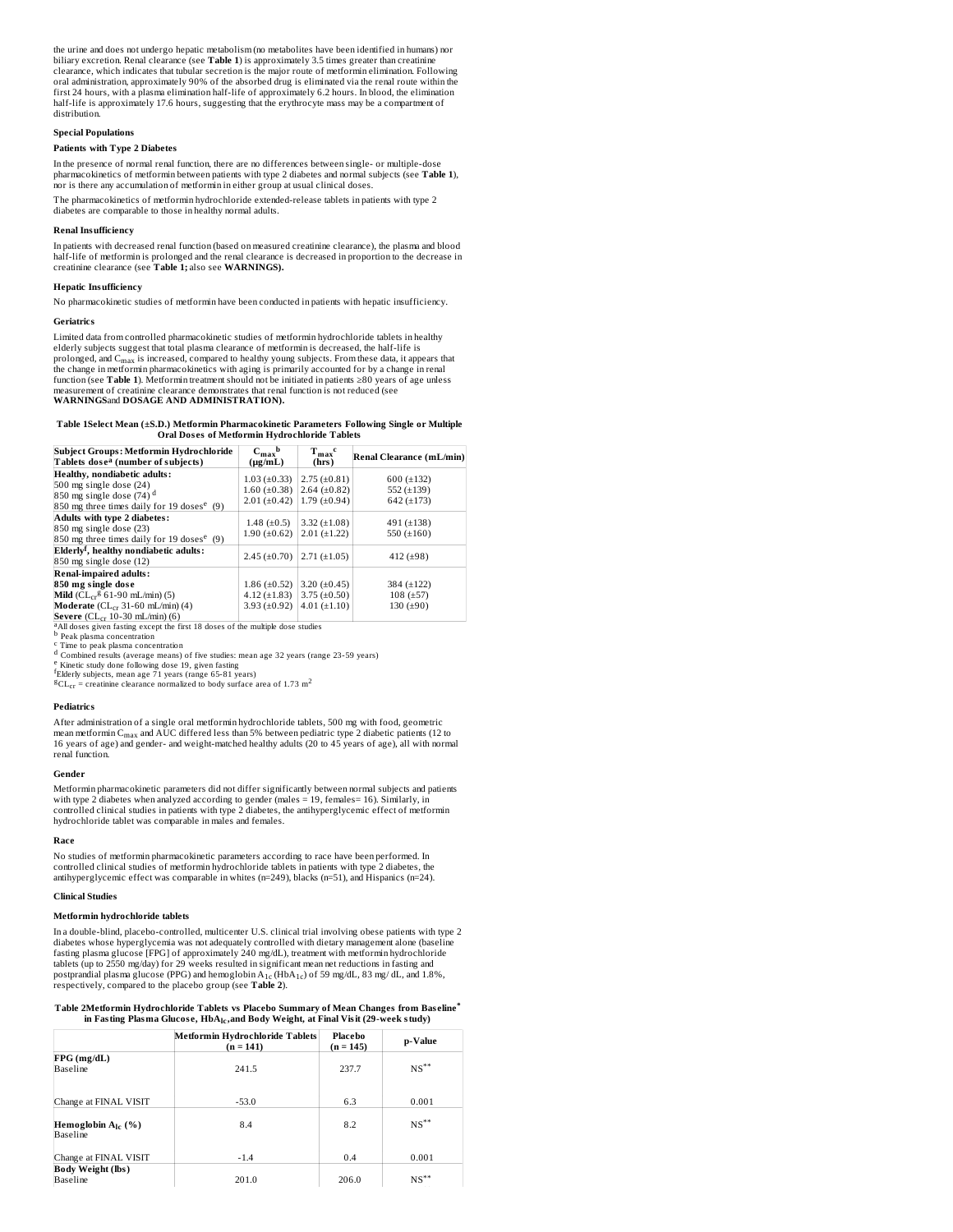| Change at FINAL VISIT                         |  |  |
|-----------------------------------------------|--|--|
| "All patients on diet therapy at Baseline<br> |  |  |

Not statistically significant **\*\***

A 29-week, double-blind, placebo-controlled study of metformin hydrochloride tablets and glyburide, alone and in combination, was conducted in obese patients with type 2 diabetes who had failed to achieve adequate glycemic control while on maximum doses of glyburide (baseline FPG of approximately 250 mg/dL) (see **Table 3**). Patients randomized to the combination arm started therapy<br>with metformin hydrochloride tablets 500 mg and glyburide 20 mg. At the end of each week of the first four weeks of the trial, these patients had their dosages of metformin hydrochloride tablets increased by 500 mg if they had failed to reach target fasting plasma glucose. After week four, such dosage adjustments were made monthly, although no patient was allowed to exceed metformin hydrochloride tablets 2500 mg. Patients in the metformin hydrochloride tablets only arm (metformin plus placebo) followed the same titration schedule. At the end of the trial, approximately 70% of the patients in the combination group were taking metformin hydrochloride tablets 2000 mg/glyburide 20 mg or metformin hydrochloride tablets 2500 mg/glyburide 20 mg. Patients randomized to continue on glyburide experienced worsening of glycemic control, with mean increases in FPG, PPG, and  $HbA_{1c}$  of 14 mg/dL, 3 mg/dL, and 0.2%, respectively. In contrast, those randomized to metformin hydrochloride tablets (up to 2500 mg/day) experienced a slight improvement, with mean reductions in FPG, PPG, and  $\rm HbA_{1c}$  of  $1$ mg/dL, 6 mg/dL, and 0.4%, respectively. The combination of metformin hydrochloride tablets and<br>glyburide was effective in reducing FPG, PPG, and HbA<sub>1c</sub> levels by 63 mg/dL, 65 mg/dL, and 1.7%, respectively. Compared to results of glyburide treatment alone, the net differences with combination treatment were –77 mg/dL, –68 mg/dL, and –1.9%, respectively (see **Table 3**).

# **Table 3Combined Metformin Hydrochloride Tablets/Glyburide (Comb) vs Glyburide (Glyb) or** Metformin Hydrochloride Tablets (Met) monotherapy: Summary of Mean Changes from<br>Baseline\* in Fasting Plasma Glucose, HbA<sub>1c</sub>, and Body Weight, at Final Visit (29-week study)

|                                |                     |                     |                    |                 | p-values       |                |
|--------------------------------|---------------------|---------------------|--------------------|-----------------|----------------|----------------|
|                                | Comb<br>$(n = 213)$ | Glyb<br>$(n = 209)$ | Met<br>$(n = 210)$ | Glyb vs<br>Comb | Met vs<br>Comb | Met vs<br>Glyb |
| Fasting Plasma Glucose (mg/dL) |                     |                     |                    |                 |                |                |
|                                |                     |                     |                    |                 |                |                |
| <b>Baseline</b>                | 250.5               | 247.5               | 253.9              | $NS^*$          | $NS**$         | $NS**$         |
| Change at FINAL VISIT          | $-63.5$             | 13.7                | $-0.9$             | 0.001           | 0.001          | 0.025          |
| Hemoglobin $A_{1c}$ (%)        |                     |                     |                    |                 |                |                |
| <b>Baseline</b>                | 8.8                 | 8.5                 | 8.9                | $NS^{\ast\ast}$ | $NS**$         | 0.007          |
| Change at FINAL VISIT          | $-1.7$              | 0.2                 | $-0.4$             | 0.001           | 0.001          | 0.001          |
| <b>Body Weight (lbs)</b>       |                     |                     |                    |                 |                |                |
| <b>Baseline</b>                | 202.2               | 203.0               | 204.0              | $NS^*$          | $NS**$         | $NS**$         |
| Change at FINAL VISIT          | 0.9                 | $-0.7$              | $-8.4$             | 0.011           | 0.001          | 0.001          |

 $^*$ All patients on glyburide, 20 mg/day, at Baseline  $^{**}$ Not statistically significant

The magnitude of the decline in fasting blood glucose concentration following the institution of metformin hydrochloride tablets therapy was proportional to the level of fasting hyperglycemia. Patients with type 2 diabetes with higher fasting glucose concentrations experienced greater declines in plasma glucose and glycosylated hemoglobin.

In clinical studies, metformin hydrochloride tablets, alone or in combination with a sulfonylurea, lowered mean fasting serum triglycerides, total cholesterol, and LDL cholesterol levels and had no adverse effects on other lipid levels (see **Table 4**).

Table 4Summary of Mean Percent Change From Baseline of Major Serum Lipid Variables at Final Visit (29-week studies)

|                              | Metformin Hydrochloride Tablets vs Placebo            |             |                                                        | Combined Metformin Hydrochloride Tablets/Glyburide vs Monotherapy |                          |
|------------------------------|-------------------------------------------------------|-------------|--------------------------------------------------------|-------------------------------------------------------------------|--------------------------|
|                              | <b>Metformin Hydrochloride Tablets</b><br>$(n = 141)$ | $(n = 145)$ | Placebo Metformin Hydrochloride Tablets<br>$(n = 210)$ | Metformin Hydrochloride Tablets/ Glyburide<br>$(n = 213)$         | Glyburide<br>$(n = 209)$ |
| Total Cholesterol (mg/dL)    |                                                       |             |                                                        |                                                                   |                          |
| <b>Baseline</b>              | 211.0                                                 | 212.3       | 213.1                                                  | 215.6                                                             | 219.6                    |
| Mean % Change at FINAL VISIT | $-5%$                                                 | 1%          | $-2%$                                                  | $-4%$                                                             | 1%                       |
| Total Triglycerides (mg/dL)  |                                                       |             |                                                        |                                                                   |                          |
| <b>Baseline</b>              | 236.1                                                 | 203.5       | 242.5                                                  | 215.0                                                             | 266.1                    |
| Mean % Change at FINAL VISIT | $-16%$                                                | 1%          | $-3%$                                                  | $-8%$                                                             | 4%                       |
| LDL-Cholesterol (mg/dL)      |                                                       |             |                                                        |                                                                   |                          |
| Baseline                     | 135.4                                                 | 138.5       | 134.3                                                  | 136.0                                                             | 137.5                    |
| Mean % Change at FINAL VISIT | -8%                                                   | 1%          | $-4%$                                                  | $-6\%$                                                            | 3%                       |
| HDL-Cholesterol (mg/dL)      |                                                       |             |                                                        |                                                                   |                          |
| <b>Baseline</b>              | 39.0                                                  | 40.5        | 37.2                                                   | 39.0                                                              | 37.0                     |
| Mean % Change at FINAL VISIT | 2%                                                    | $-1%$       | 5%                                                     | 3%                                                                | 1%                       |

In contrast to sulfonylureas, body weight of individuals on metformin hydrochloride tablets tended to remain stable or even decrease somewhat (see **Tables 2** and **3**).

A 24-week, double-blind, placebo-controlled study of metformin hydrochloride tablets plus insulin versus insulin plus placebo was conducted in patients with type 2 diabetes who failed to achieve adequate glycemic control on insulin alone (see **Table 5**). Patients randomized to receive metformin hydrochloride tablets plus insulin achieved a reduction in HbA <sub>1c</sub> of 2.10%, compared to a 1.56%<br>reduction in HbA <sub>1c</sub> achieved by insulin plus placebo. The improvement in glycemic control was achieved at the final study visit with 16% less insulin, 93.0 U/day vs 110.6 U/day, metformin hydrochloride tablets plus insulin versus insulin plus placebo, respectively, p=0.04.

## **Table 5Combined Metformin Hydrochloride Tablets/Insulin vs Placebo/Insulin Summary of Mean Changes from Bas eline in HbA and Daily Insulin Dos e 1c**

|                         | Metformin Hydrochloride Tablets / Insulin Placebo/ Insulin Treatment Difference Mean ± SE |          |                                |
|-------------------------|-------------------------------------------------------------------------------------------|----------|--------------------------------|
|                         | $n = 26$                                                                                  | $n = 28$ |                                |
| Hemoglobin $A_{1c}$ (%) |                                                                                           |          |                                |
| Baseline                | 8.95                                                                                      | 9.32     | $-0.54 \pm 0.43$ <sup>a</sup>  |
| Change at FINAL VISIT   | $-2.10$                                                                                   | $-1.56$  |                                |
| Insulin Dose (U/day)    |                                                                                           |          |                                |
| Baseline                | 93.12                                                                                     | 94.64    |                                |
| Change at FINAL VISIT   | $-0.15$                                                                                   | 15.93    | $-16.08 \pm 7.77$ <sup>b</sup> |

<sup>a</sup>Statistically significant using analysis of covariance with baseline as covariate ( $p=0.04$ )

Not significant using analysis of variance (values shown in table) Statistically significant for insulin (p=0.04 ) b

A second double-blind, placebo-controlled study (n=51), with 16 weeks of randomized treatment, demonstrated that in patients with type 2 diabetes controlled on insulin for 8 weeks with an average HbA<sub>1c</sub> of 7.46 ± 0.97%, the addition of metformin hydrochloride tablets maintained similar glycemic<br>control (HbA<sub>1c</sub> 7.15 ± 0.61 versus 6.97 ± 0.62 for metformin hydrochloride tablets plus insulin and placebo plus insulin, respectively) with 19% less insulin versus baseline (reduction of 23.68 ± 30.22 versus an increase of  $0.43 \pm 25.20$  units for metformin hydrochloride tablets plus insulin and placebo plus insulin,  $p < 0.01$ ). In addition, this study demonstrated that the combination of metformin hydrochloride tablets plus insulin resulted in reduction in body weight of  $3.11 \pm 4.30$  lbs, compared to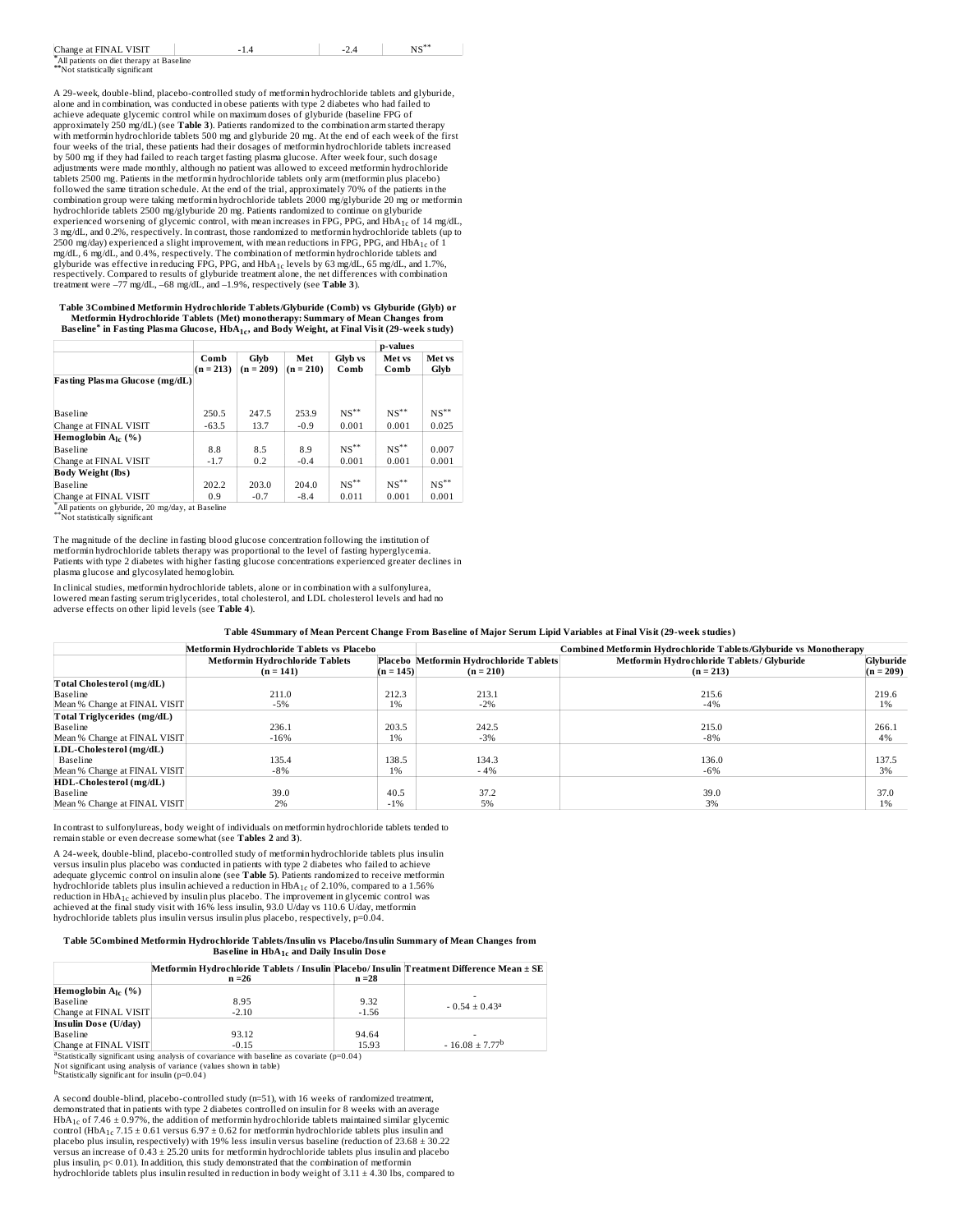# an increase of  $1.30 \pm 6.08$  lbs for placebo plus insulin, p=0.01.

## **Metformin hydrochloride extended-releas e tablets**

A 24-week, double-blind, placebo-controlled study of metformin hydrochloride extended-release tablets, taken once daily with the evening meal, was conducted in patients with type 2 diabetes who had failed to achieve glycemic control with diet and exercise (HbA $_{\rm lc}$  7.0-10.0%, FPG 126-270 mg/dL). Patients entering the study had a mean baseline HbA<sub>lc</sub> of 8.0% and a mean baseline FPG of 176 mg/dL.<br>After 12 weeks treatment, mean HbA<sub>1c</sub> had increased from baseline by 0.1% and mean FPG decreased from baseline by 2 mg/dL in the placebo group, compared with a decrease in mean HbA<sub>1c</sub> of 0.6% and a<br>decrease in mean FPG of 23 mg/dL in patients treated with metformin hydrochloride extended-release tablets 1000 mg once daily. Subsequently, the treatment dose was increased to 1500 mg once daily if<br>HbA<sub>1c</sub> was ≥7.0% but <8.0% (patients with HbA<sub>1c</sub> ≥8.0% were discontinued from the study). At the final visit (24-week), mean  $HbA_1c$  had increased 0.2% from baseline in placebo patients and decreased 0.6% with metformin hydrochloride extended-release tablets.

A 16-week, double-blind, placebo-controlled, dose-response study of metformin hydrochloride<br>extended-release tablets, taken once daily with the evening meal or twice daily with meals, was<br>conducted in patients with type 2

## Table 6Summary of Mean Changes from Baseline\* in HbA<sub>lc</sub>, Fasting Plasma Glucose, and Body Weight at Final Visit (16-week study)

|                          | Metformin Hydrochloride Extended-release Tablets |           |           |           |                                                                                      |             |
|--------------------------|--------------------------------------------------|-----------|-----------|-----------|--------------------------------------------------------------------------------------|-------------|
|                          | 500 mg Once Daily                                |           |           |           | 1000 mg Once Daily 1500 mg Once Daily 2000 mg Once Daily 1000 mg Twice Daily Placebo |             |
| Hemoglobin $A_{1c}$ (%)  | $(n=115)$                                        | $(n=115)$ | $(n=111)$ | $(n=125)$ | $(n=112)$                                                                            | $(n = 111)$ |
| <b>Baseline</b>          | 8.2                                              | 8.4       | 8.3       | 8.4       | 8.4                                                                                  | 8.4         |
| Change at FINAL VISIT    | $-0.4$                                           | $-0.6$    | $-0.9$    | $-0.8$    | $-1.1$                                                                               | 0.1         |
| $p - value^a$            | < 0.001                                          | < 0.001   | < 0.001   | < 0.001   | < 0.001                                                                              | ۰           |
| FPG(mg/dL)               | $(n=126)$                                        | $(n=118)$ | $(n=120)$ | $(n=132)$ | $(n=122)$                                                                            | $(n=113)$   |
| Baseline                 | 182.7                                            | 183.7     | 178.9     | 181.0     | 181.6                                                                                | 179.6       |
| Change at FINAL VISIT    | $-15.2$                                          | $-19.3$   | $-28.5$   | $-29.9$   | $-33.6$                                                                              | 7.6         |
| p – value <sup>a</sup>   | < 0.001                                          | < 0.001   | < 0.001   | < 0.001   | < 0.001                                                                              | ۰           |
| <b>Body Weight (lbs)</b> | $(n=125)$                                        | $(n=119)$ | $(n=117)$ | $(n=131)$ | $(n=119)$                                                                            | $(n=113)$   |
| <b>Baseline</b>          | 192.9                                            | 191.8     | 188.3     | 195.4     | 192.5                                                                                | 194.3       |
| Change at FINAL VISIT    | $-1.3$                                           | $-1.3$    | $-0.7$    | $-1.5$    | $-2.2$                                                                               | $-1.8$      |
| p – value <sup>a</sup>   | $NS^*$                                           | $NS**$    | $NS$ **   | $NS**$    | $NS**$                                                                               | ۰           |

\*All patients on diet therapy at Baseline

<sup>a</sup> All comparisons versus Placebo<br>\*\*Not statistically significant

Compared with placebo, improvement in glycemic control was seen at all dose levels of metformin hydrochloride extended-release tablets and treatment was not associated with any significant change in weight (see **DOSAGE AND ADMINISTRATION**for dosing recommendations for metformin hydrochloride tablets and metformin hydrochloride extended-release tablets).

A 24-week, double-blind, randomized study of metformin hydrochloride extended-release tablets, taken once daily with the evening meal, and metformin hydrochloride tablets, taken twice daily (with breakfast and evening meal), was conducted in patients with type 2 diabetes who had been treated with metformin hydrochloride tablets 500 mg twice daily for at least 8 weeks prior to study entry. The metformin hydrochloride tablets dose had not necessarily been titrated to achieve a specific level of glycemic control prior to study entry. Patients qualified for the study if  $HbA_{lc}$  was  $\leq 8.5\%$  and FPG was  $\leq 200$ mg/dL. Changes in glycemic control and body weight are shown in **Table 7**.

# Table 7Summary of Mean Changes from Baseline\*in HbA<sub>1c</sub>,Fasting PlasmaGlucose, and Body Weight at Week 12 and at<br>Final visit (24-week study)

|                          |                              | Metformin Hydrochloride Tablets $_{\rm [Metformin\,Hydrochloride\; Extended\mbox{-rel}{}ae$ Tablets |                                |
|--------------------------|------------------------------|-----------------------------------------------------------------------------------------------------|--------------------------------|
|                          | 500 mg<br><b>Twice Daily</b> | 1000 mg Once Daily                                                                                  | $1500$ mg<br><b>Once Daily</b> |
|                          |                              |                                                                                                     | $(n=66)$                       |
| Hemoglobin $A_{1c}$ (%)  | $(n=67)$                     | $(n=72)$                                                                                            | 7.02                           |
| <b>Baseline</b>          | 7.06                         | 6.99                                                                                                | 0.04                           |
| Change at 12 Weeks       | 0.14                         | 0.23                                                                                                | <sup>-</sup>                   |
| (95% CI)                 | $(-0.03, 0.31)$              | (0.10, 0.36)                                                                                        | (0.08, 0.15)                   |
| Change at FINAL VISIT    | $0.14^+$                     | 0.27                                                                                                | 0.13                           |
| (95% CI)                 | $(-0.04, 0.31)$              | (0.11, 0.43)                                                                                        | <sup>-</sup>                   |
|                          |                              |                                                                                                     | 0.02, 0.28                     |
| FPG(mg/dL)               | $(n=69)$                     | $(n=72)$                                                                                            | $(n=70)$                       |
| <b>Baseline</b>          | 127.2                        | 131.0                                                                                               | 131.4                          |
| Change at 12 Weeks       | 12.9                         | 9.5                                                                                                 | 3.7                            |
| (95% CI)                 | (6.5, 19.4)                  | (4.4, 14.6)                                                                                         | $(-0.4, 7.8)$                  |
| Change at FINAL VISIT    | 14.0                         | 11.5                                                                                                | 7.6                            |
| (95% CI)                 | (7.0, 21.0)                  | (4.4, 18.6)                                                                                         | (1.0, 14.2)                    |
| <b>Body Weight (lbs)</b> | $(n=71)$                     | $(n=74)$                                                                                            | $(n=71)$                       |
| <b>Baseline</b>          | 210.3                        | 202.8                                                                                               | 192.7                          |
| Change at 12 Weeks       | 0.4                          | 0.9                                                                                                 | 0.7                            |
| (95% CI)                 | $(-0.4, 1.5)$                | (0.0, 2.0)                                                                                          | $(-0.4, 1.8)$                  |
| Change at FINAL VISIT    | 0.9                          | 1.1                                                                                                 | 0.9                            |
| (95% CI)                 | $(-0.4, 2.2)$                | $(-0.2, 2.4)$                                                                                       | $(-0.4, 2.0)$                  |

\* All patients on metformin hydrochloride tablets 500 mg twice daily at Baseline

† n = 68

After 12 weeks of treatment, there was an increase in mean  $HbA_{1c}$  in all groups; in the metformin hydrochloride extended-release tablets 1000 mg group, the increase from baseline of 0.23% was statistically significant (see **DOSAGE AND ADMINISTRATION).**

Changes in lipid parameters in the previously described placebo-controlled dose-response study of<br>metformin hydrochloride extended-release tablets are shown in **Table 8**.

## Table 8Summary of Mean Percent Changes from Baseline\* in Major Lipid Variables at Final Visit (16-week study)

|                              | Metformin Hydrochloride Extended-release Tablets |       |       |                                                   |          |       |
|------------------------------|--------------------------------------------------|-------|-------|---------------------------------------------------|----------|-------|
|                              | 500 mg                                           |       |       | 1000 mg 1500 mg 2000 mg 1000 mg Placebo           |          |       |
|                              | Once                                             | Once  | Once  | Once                                              | Twice    |       |
|                              | <b>Daily</b>                                     | Daily | Daily | Daily                                             | Daily    |       |
| Total Cholesterol (mg/dL)    | $(n=120)$                                        |       |       | $(n=113)$ $(n=110)$ $(n=126)$ $(n=117)$ $(n=110)$ |          |       |
|                              |                                                  |       |       |                                                   |          |       |
|                              |                                                  |       |       |                                                   |          |       |
| <b>Baseline</b>              | 210.3                                            | 218.1 | 214.6 | 204.4                                             | 208.2    | 208.6 |
| Mean % Change at FINAL VISIT | 1.0%                                             | 1.7%  | 0.7%  | $-1.6\%$                                          | $-2.6\%$ | 2.6%  |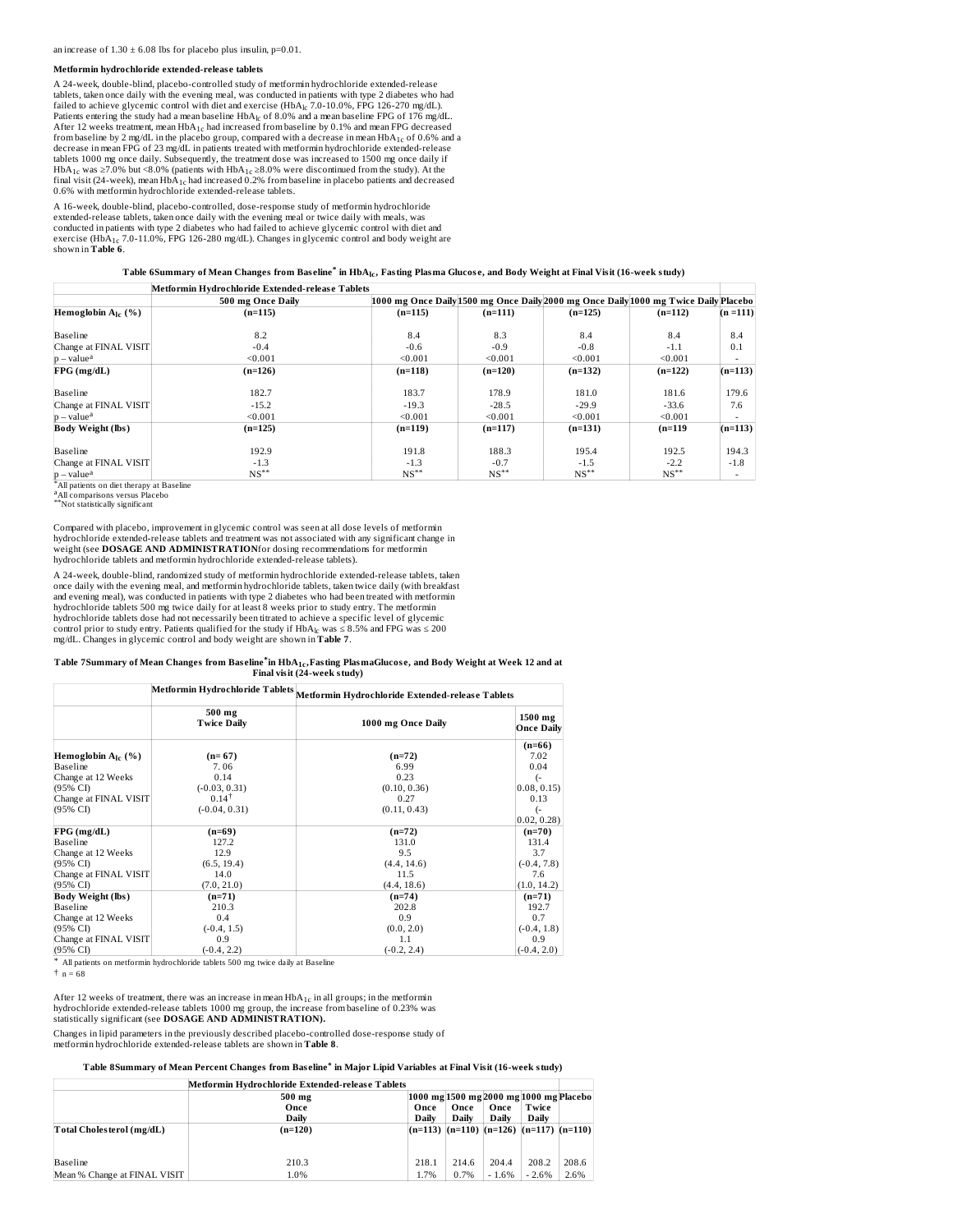| Total Triglycerides (mg/dL)  | $(n=120)$ |          | $(n=113)$ $(n=110)$ $(n=126)$ $(n=117)$ $(n=110)$ |         |         |       |
|------------------------------|-----------|----------|---------------------------------------------------|---------|---------|-------|
| <b>Baseline</b>              | 220.2     | 211.9    | 198.0                                             | 194.2   | 179.0   | 211.7 |
| Mean % Change at FINAL VISIT | 14.5%     | 9.4%     | 15.1%                                             | 14.9%   | 9.4%    | 10.9% |
| LDL- Cholesterol (mg/dL)     | $(n=119)$ |          | $(n=113)$ $(n=109)$ $(n=126)$ $(n=117)$ $(n=107)$ |         |         |       |
| <b>Baseline</b>              | 131.0     | 134.9    | 135.8                                             | 125.8   | 131.4   | 131.9 |
| Mean % Change at FINAL VISIT | $-1.4%$   | $-1.6\%$ | $-3.5%$                                           | $-3.3%$ | $-5.5%$ | 3.2%  |
| $HDL$ – Cholesterol (mg/dL)  | $(n=120)$ |          | $(n=108)$ $(n=108)$ $(n=125)$ $(n=117)$ $(n=108)$ |         |         |       |
| <b>Baseline</b>              | 40.8      | 41.6     | 40.6                                              | 40.2    | 42.4    | 39.4  |
| Mean % Change at FINAL VISIT | 6.2%      | 8.6%     | 5.5%                                              | 6.1%    | 7.1%    | 5.8%  |

\* All patients on diet therapy at Baseline

Changes in lipid parameters in the previously described study of metformin are shown in **Table 9**.

## Table 9Summary of Mean Percent Changes from Baseline\* in MajorLipid Variables at Final Visit (24-week study)

|                              | Metformin Hydrochloride Tablets 500 mg Twice DailyMetformin Hydrochloride Extended-release Tablets |                    |                    |
|------------------------------|----------------------------------------------------------------------------------------------------|--------------------|--------------------|
|                              |                                                                                                    | 1000 mg Once Daily | 1500 mg Once Daily |
| Total Cholesterol (mg/dL)    | $(n=68)$                                                                                           | $(n=70)$           | $(n=66)$           |
| <b>Baseline</b>              | 199.0                                                                                              | 201.9              | 201.6              |
| Mean % Change at FINAL VISIT | 0.1%                                                                                               | 1.3%               | 0.1%               |
| Total Triglycerides (mg/dL)  | $(n=68)$                                                                                           | $(n=70)$           | $(n=66)$           |
| <b>Baseline</b>              | 178.0                                                                                              | 169.2              | 206.8              |
| Mean % Change at FINAL VISIT | 6.3%                                                                                               | 25.3%              | 33.4%              |
| LDL- Cholesterol (mg/dL)     | $(n=68)$                                                                                           | $(n=70)$           | $(n=66)$           |
| <b>Baseline</b>              | 122.1                                                                                              | 126.2              | 115.7              |
| Mean % Change at FINAL VISIT | $-1.3%$                                                                                            | $-3.3%$            | $-3.7%$            |
| HDL-Cholesterol (mg/dL)      | $(n=68)$                                                                                           | $(n=70)$           | $(n=65)$           |
| <b>Baseline</b>              | 41.9                                                                                               | 41.7               | 44.6               |
| Mean % Change at FINAL VISIT | 4.8%                                                                                               | 1.0%               | $-2.1%$            |

\* All patients on metformin hydrochloride tablets 500 mg twice daily at Baseline

# **Pediatric Clinical Studies**

In a double-blind, placebo-controlled study in pediatric patients aged 10 to 16 years with type 2 diabetes (mean FPG 182.2 mg/dL), treatment with metformin hydrochloride tablets (up to 2000 mg/day) for up to 16 weeks (mean duration of treatment 11 weeks) resulted in a significant mean net reduction in FPG of 64.3 mg/ dL, compared with placebo (see **Table 10**).

Table 10Metformin Hydrochloride Tablets Vs Placebo (Pediatricsª) Summary of Mean Changes<br>from Baseline\* in Plasma Glucose and Body Weight at Final Visit

| $(n=37)$                                                                                                             |          |              |
|----------------------------------------------------------------------------------------------------------------------|----------|--------------|
|                                                                                                                      | $(n=36)$ |              |
| 162.4                                                                                                                | 192.3    |              |
| $-42.9$                                                                                                              | 21.4     | ${}_{0.001}$ |
| $(n=39)$                                                                                                             | $(n=38)$ |              |
| 205.3                                                                                                                | 189.0    |              |
| $-3.3$                                                                                                               | $-2.0$   | $NS^{**}$    |
| <sup>a</sup> Pediatric patients mean age 13.8 years (range 10-16 years)<br>*All patients on diet therapy at Baseline |          |              |
|                                                                                                                      |          |              |

Pediatric patients mean age 13.8 years (range 10-16 years)<br>All patients on diet therapy at Baseline<br>\*Not statistically significant

# **INDICATIONS AND USAGE**

Metformin hydrochloride tablet is indicated as an adjunct to diet and exercise to improve glycemic control in adults and children with type 2 diabetes mellitus.

Metformin hydrochloride extended-release tablet is indicated as an adjunct to diet and exercise to improve glycemic control in adults with type 2 diabetes mellitus.

## **CONTRAINDICATIONS**

Metformin hydrochloride tablets and metformin hydrochloride extended-release tablets are contraindicated in patients with:

- 1. Renal disease or renal dysfunction (e.g., as suggested by serum creatinine levels ≥1.5 mg/dL [males], ≥1.4 mg/dL [females] or abnormal creatinine clearance) which may also result from conditions such as cardiovascular collapse (shock), acute myocardial infarction, and septicemia (see **WARNINGS**and **PRECAUTIONS).**
- 2. Known hypersensitivity to metformin hydrochloride.
- 3. Acute or chronic metabolic acidosis, including diabetic ketoacidosis, with or without coma. Diabetic ketoacidosis should be treated with insulin.

Metformin hydrochloride tablets and metformin hydrochloride extended-release tablets should be temporarily discontinued in patients undergoing radiologic studies involving intravascular administration of iodinated contrast materials, because use of such products may result in acute alteration of renal function (see also PRECAUTIONS).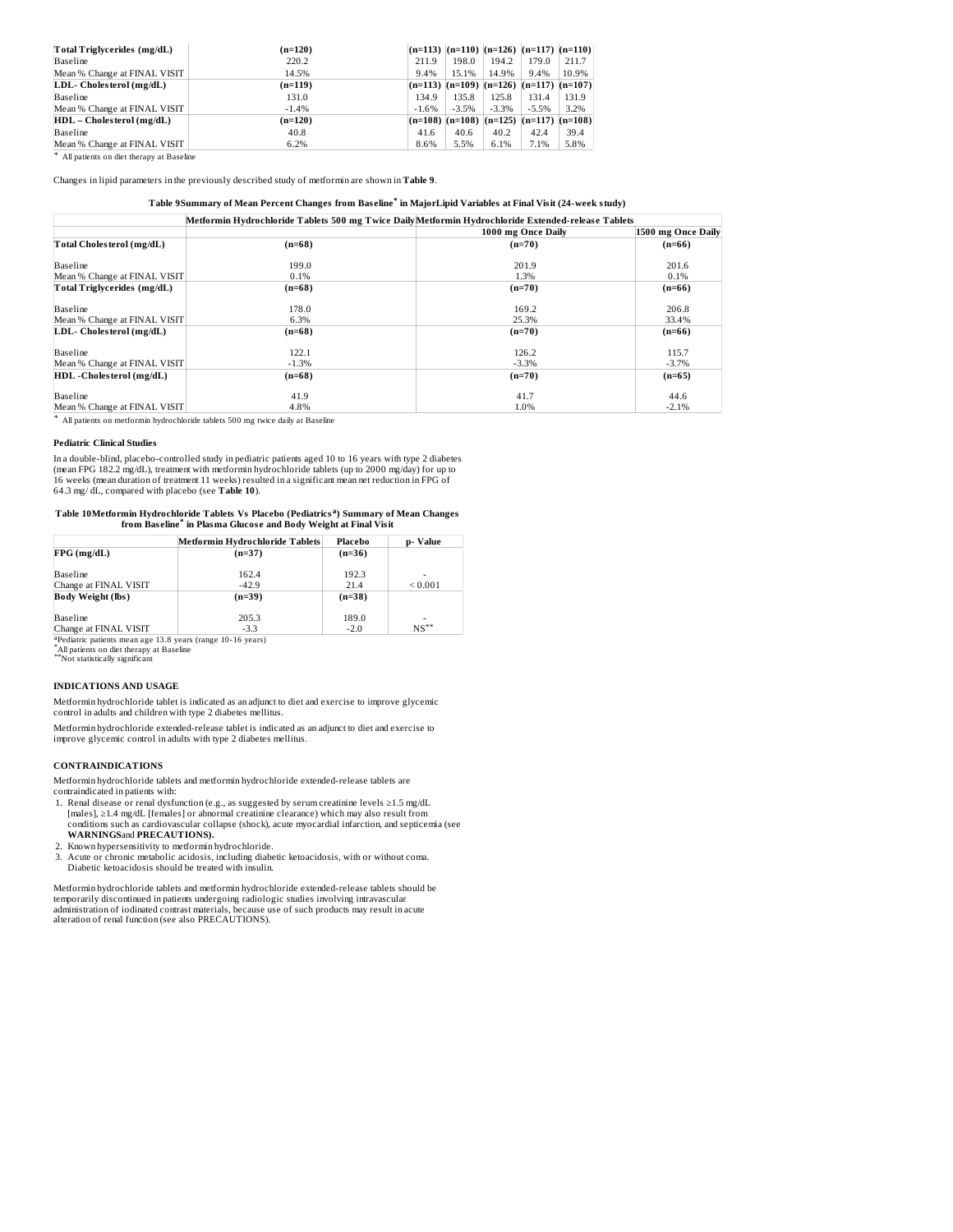#### **Lactic Acidosis:**

**Lactic acidosis is a rare, but s erious, metabolic complication that can occur due to metformin accumulation during treatment with metformin; when it occurs, it is fatal in approximately 50% of cas es. Lactic acidosis may also occur in association with a number of pathophysiologic conditions, including diabetes mellitus, and whenever there is significant tissue hypoperfusion and hypoxemia. Lactic acidosis is characterized by elevated blood lactate levels (>5 mmol/L), decreas ed blood pH, electrolyte disturbances with an increas ed anion gap, and an increas ed lactate/pyruvate ratio. When metformin is implicated as the caus e of lactic acidosis, metformin plasma levels >5 µg/mL are generally found.**

**The reported incidence of lactic acidosis in patients receiving metformin hydrochloride is very low (approximately 0.03 cas es/1000 patient-years, with approximately 0.015 fatal** cases/1000 patient-years). In more than 20,000 patient-years exposure to metformin in<br>clinical trials, there were no reports of lactic acidosis. Reported cases have occurred **primarily in diabetic patients with significant renal insufficiency, including both intrinsic renal dis eas e and renal hypoperfusion, often in the s etting of multiple concomitant medical/surgical problems and multiple concomitant medications. Patients with congestive heart failure requiring pharmacologic management, in particular thos e with unstable or acute congestive heart failure who are at risk of hypoperfusion and hypoxemia, are at increas ed risk of lactic acidosis. The risk of lactic acidosis increas es with the degree of renal dysfunction and the patient's age. The risk of lactic acidosis may, therefore, be significantly decreas ed by regular monitoring of renal function in patients taking metformin and by us e of the minimum effective dos e of metformin. In particular, treatment of the elderly should be accompanied by careful monitoring of renal function. Metformin treatment should not be initiated in patients ≥80 years of age unless measurement of creatinine clearance demonstrates that renal function is not reduced, as thes e patients are more sus ceptible to developing lactic acidosis. In addition, metformin should be promptly withheld in the pres ence of any condition associated with hypoxemia, dehydration, or s epsis. Becaus e impaired hepatic function may significantly limit the ability to clear lactate, metformin should generally be avoided in patients with clinical or laboratory evidence of hepatic dis eas e. Patients should be cautioned against excessive alcohol intake, either acute** or chronic, when taking metformin, since alcohol potentiates the effects of metformin<br>hydrochloride on lactate metabolism. In addition, metformin should be temporarily **dis continued prior to any intravas cular radiocontrast study and for any surgical procedure (s ee also PRECAUTIONS).**

**The ons et of lactic acidosis often is subtle, and accompanied only by nonspecific symptoms such as malais e, myalgias, respiratory distress, increasing somnolence, and nonspecific** abdominal distress. There may be associated hypothermia, hypotension, and resistant<br>bradyarrhythmias with more marked acidosis. The patient and the patient's physician must **be aware of the possible importance of such symptoms and the patient should be instructed to notify the physician immediately if they occur (s ee also PRECAUTIONS). Metformin should be withdrawn until the situation is clarified. Serum electrolytes, ketones, blood glucos e, and if indicated, blood pH, lactate levels, and even blood metformin levels may be us eful. Once a patient is stabilized on any dos e level of metformin, gastrointestinal symptoms, which are common during initiation of therapy, are unlikely to be drug related. Later occurrence of gastrointestinal symptoms could be due to lactic acidosis or other s erious dis eas e.**

**Levels of fasting venous plasma lactate above the upper limit of normal but less than 5 mmol/L in patients taking metformin do not necessarily indicate impending lactic acidosis and may be explainable by other mechanisms, such as poorly controlled diabetes or obesity, vigorous physical activity, or technical problems in sample handling (s ee also PRECAUTIONS).**

**Lactic acidosis should be suspected in any diabetic patient with metabolic acidosis lacking evidence of ketoacidosis (ketonuria and ketonemia).**

**Lactic acidosis is a medical emergency that must be treated in a hospital s etting. In a patient** with lactic acidosis who is taking metformin, the drug should be discontinued immediately<br>and general supportive measures promptly instituted. Because metformin hydrochloride is **dialyzable (with a clearance of up to 170 mL/min under good hemodynamic conditions), prompt hemodialysis is recommended to correct the acidosis and remove the accumulated metformin. Such management often results in prompt reversal of symptoms and recovery (s ee also CONTRAINDICATIONS and PRECAUTIONS).**

#### **PRECAUTIONS**

## **General**

*Macrovascular Outcomes*—There have been no clinical studies establishing conclusive evidence of macrovascular risk reduction with metfomin hydrochloride tablets or metformin hydrochloride extended-release tablets or any other anti-diabetic drug.

*Monitoring of renal function*—Metformin is known to be substantially excreted by the kidney, and the risk of metformin accumulation and lactic acidosis increases with the degree of impairment of renal function. Thus, patients with serum creatinine levels above the upper limit of normal for their age should not receive metformin. In patients with advanced age, metformin should be carefully titrated to establish the minimum dose for adequate glycemic effect, because aging is associated with reduced renal function. In elderly patients, particularly those ≥80 years of age, renal function should be monitored regularly and, generally, metformin should not be titrated to the maximum dose (see **WARNINGS**and **DOSAGE AND ADMINISTRATION).**

Before initiation of metformin therapy and at least annually thereafter, renal function should be assessed and verified as normal. In patients in whom development of renal dysfunction is anticipated, renal function should be assessed more frequently and metformin discontinued if evidence of renal impairment is present.

*Use of concomitant medications that may affect renal function or metformin disposition*—Concomitant medication(s) that may affect renal function or result in significant hemodynamic change or may interfere with the disposition of metformin, such as cationic drugs that are eliminated by renal tubular secretion (see **PRECAUTIONS: Drug Interactions**), should be used with caution.

*Radiologic studies involving the use of intravascular iodinated contrast materials (for example, intravenous* urogram, intravenous cholangiography, angiography, and computed tomography (CT) scans with<br>intravascular contrast materials)— Intravascular contrast studies with iodinated materials can lead to acute alteration of renal function and have been associated with lactic acidosis in patients receiving metformin (see **CONTRAINDICATIONS).** Therefore, in patients in whom any such study is planned,<br>metformin should be temporarily discontinued at the time of or prior to the procedure, and withheld for 48 hours subsequent to the procedure and reinstituted only after renal function has been re-evaluated and found to be normal.

*Hypoxic states*—Cardiovascular collapse (shock) from whatever cause, acute congestive heart failure, acute myocardial infarction and other conditions characterized by hypoxemia have been associated with lactic acidosis and may also cause prerenal azotemia. When such events occur in patients on metformin therapy, the drug should be promptly discontinued.

*Surgical procedures*—Metformin therapy should be temporarily suspended for any surgical procedure (except minor procedures not associated with restricted intake of food and fluids) and should not be restarted until the patient's oral intake has resumed and renal function has been evaluated as normal.

*Alcohol intake*—Alcohol is known to potentiate the effect of metformin on lactate metabolism. Patients,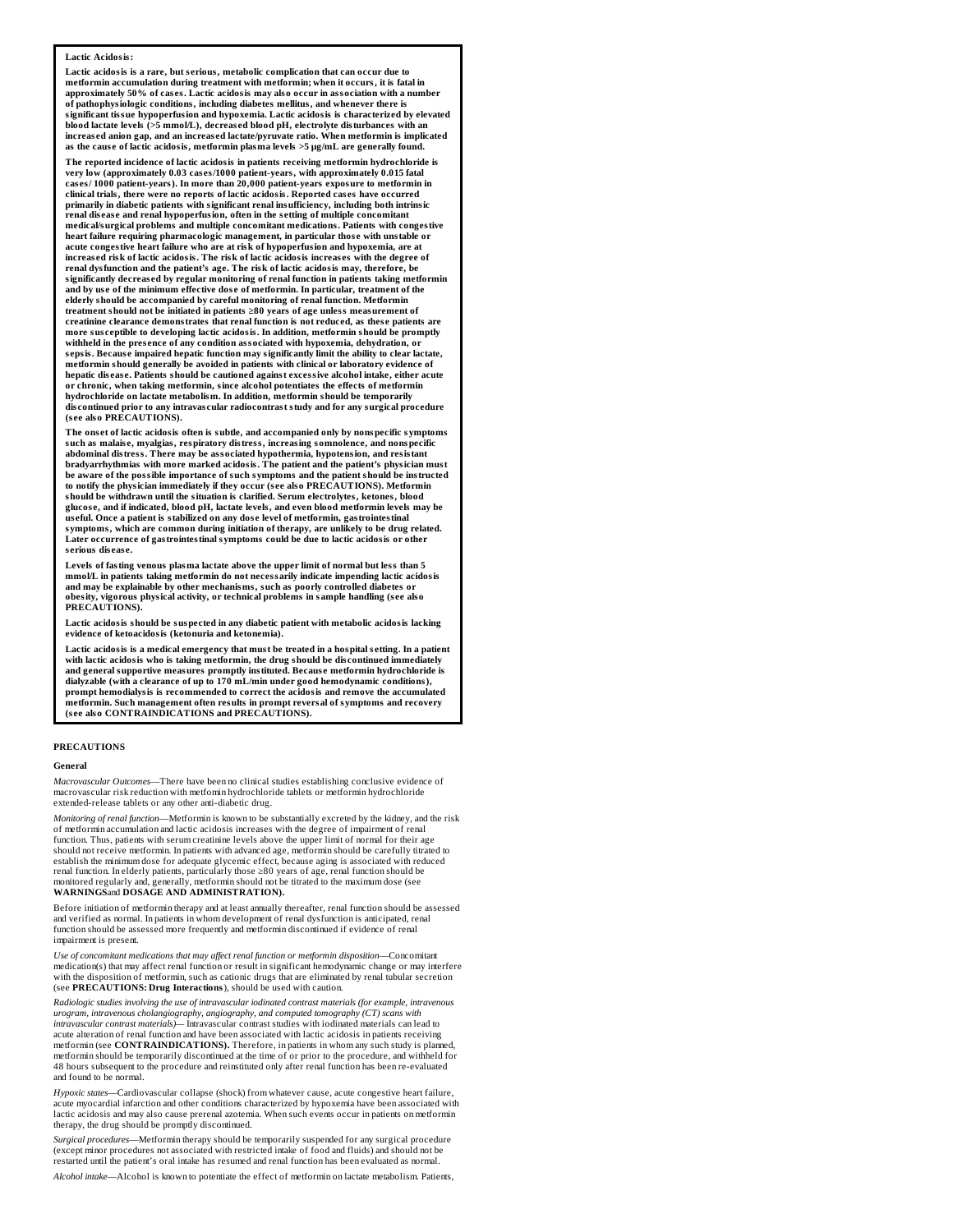therefore, should be warned against excessive alcohol intake, acute or chronic, while receiving metformin.

*Impaired hepatic function—*Since impaired hepatic function has been associated with some cases of<br>lactic acidosis, metformin should generally be avoided in patients with clinical or laboratory evidence of hepatic disease.

*Vitamin B levels*—In controlled clinical trials of metformin hydrochloride tablets of 29 weeks v*itamin B<sub>12</sub> levels*—in controlled clinical trials of metformin hydrochloride tablets of 29 weeks<br>duration, a decrease to subnormal levels of previously normal serum Vitamin B<sub>12</sub> levels, without clinical manifestations, was observed in approximately 7% of patients. Such decrease, possibly due to<br>interference with B<sub>12</sub> absorption from the B<sub>12</sub>-intrinsic factor complex, is, however, very rarely associated with anemia and appears to be rapidly reversible with discontinuation of metformin hydrochloride tablets or Vitamin B<sub>12</sub> supplementation. Measurement of hematologic parameters on an<br>annual basis is advised in patients on metformin and any apparent abnormalities should be appropriately investigated and managed (see **PRECAUTIONS: Laboratory Tests**).

Certain individuals (those with inadequate Vitamin  $B_{12}$  or calcium intake or absorption) appear to be predisposed to developing subnormal Vitamin  $\rm B_{12}$  levels. In these patients, routine serum Vitamin  $\rm B_{12}$ measurements at two- to three-year intervals may be useful.

*Change in clinical status of patients with previously controlled type 2 diabetes*—A patient with type 2 diabetes previously well controlled on metformin who develops laboratory abnormalities or clinical illness (especially vague and poorly defined illness) should be evaluated promptly for evidence of ketoacidosis or lactic acidosis. Evaluation should include serum electrolytes and ketones, blood glucose and, if indicated, blood pH, lactate, pyruvate, and metformin levels. If acidosis of either form occurs, metformin must be stopped immediately and other appropriate corrective measures initiated (see also **WARNINGS).**

*Hypoglycemia*—Hypoglycemia does not occur in patients receiving metformin alone under usual circumstances of use, but could occur when caloric intake is deficient, when strenuous exercise is not compensated by caloric supplementation, or during concomitant use with other glucose-lowering agents (such as sulfonylureas and insulin) or ethanol.

Elderly, debilitated, or malnourished patients, and those with adrenal or pituitary insufficiency or alcohol intoxication are particularly susceptible to hypoglycemic effects. Hypoglycemia may be difficult to recognize in the elderly, and in people who are taking beta-adrenergic blocking drugs.

*Loss of control of blood glucose*—When a patient stabilized on any diabetic regimen is exposed to stress such as fever, trauma, infection, or surgery, a temporary loss of glycemic control may occur. At such times, it may be necessary to withhold metformin and temporarily administer insulin. Metformin may be reinstituted after the acute episode is resolved.

The effectiveness of oral antidiabetic drugs in lowering blood glucose to a targeted level decreases in<br>many patients over a period of time. This phenomenon, which may be due to progression of the underlying disease or to diminished responsiveness to the drug, is known as secondary failure, to distinguish it from primary failure in which the drug is ineffective during initial therapy. Should secondary failure occur with either metformin or sulfonylurea monotherapy, combined therapy with metformin and sulfonylurea may result in a response. Should secondary failure occur with combined<br>metformin hydrochloride tablets/sulfonylurea therapy or metformin hydrochloride extended-release tablets/sulfonylurea therapy, it may be necessary to consider therapeutic alternatives including initiation of insulin therapy.

# **Information for Patients**

Patients should be informed of the potential risks and benefits of metformin and of alternative modes of therapy. They should also be informed about the importance of adherence to dietary instructions, of a regular exercise program, and of regular testing of blood glucose, glycosylated hemoglobin, renal function, and hematologic parameters.

The risks of lactic acidosis, its symptoms, and conditions that predispose to its development, as noted in the **WARNINGS**and **PRECAUTIONS**sections, should be explained to patients. Patients should be advised to discontinue metformin immediately and to promptly notify their health practitioner if unexplained hyperventilation, myalgia, malaise, unusual somnolence, or other nonspecific symptoms occur. Once a patient is stabilized on any dose level of metformin, gastrointestinal symptoms, which are common during initiation of metformin therapy, are unlikely to be drug related. Later occurrence of gastrointestinal symptoms could be due to lactic acidosis or other serious disease.

Patients should be counselled against excessive alcohol intake, either acute or chronic, while receiving metformin.

Metformin alone does not usually cause hypoglycemia, although it may occur when metformin is used in conjunction with oral sulfonylureas and insulin. When initiating combination therapy, the risks of hypoglycemia, its symptoms and treatment, and conditions that predispose to its development should be explained to patients and responsible family members (see **Patient Information** printed below).

Patients should be informed that metformin hydrochloride extended-release tablets must be swallowed whole and not crushed or chewed, and that the inactive ingredients may occasionally be eliminated in the feces as a soft mass that may resemble the original tablet.

# **Laboratory Tests**

Response to all diabetic therapies should be monitored by periodic measurements of fasting blood glucose and glycosylated hemoglobin levels, with a goal of decreasing these levels toward the normal range. During initial dose titration, fasting glucose can be used to determine the therapeutic response. Thereafter, both glucose and glycosylated hemoglobin should be monitored. Measurements of glycosylated hemoglobin may be especially useful for evaluating long-term control (see also **DOSAGE AND ADMINISTRATION).**

Initial and periodic monitoring of hematologic parameters (e.g., hemoglobin/ hematocrit and red blood cell indices) and renal function (serum creatinine) should be performed, at least on an annual basis. While megaloblastic anemia has rarely been seen with metformin hydrochloride tablets therapy, if this is suspected, Vitamin  $B_{12}$  deficiency should be excluded.

### **Drug Interactions (Clinical Evaluation of Drug Interactions Conducted with Metformin Hydrochloride Tablets)**

*Glyburide*—In a single-dose interaction study in type 2 diabetes patients, co-administration of metformin and glyburide did not result in any changes in either metformin pharmacokinetics or pharmacodynamics. Decreases in glyburide AUC and C<sub>max</sub> were observed, but were highly variable. The single-dose<br>nature of this study and the lack of correlation between glyburide blood levels and pharmacodynamic effects, make the clinical significance of this interaction uncertain (see **DOSAGE AND ADMINISTRATION: Concomitant Metformin Hydrochloride Tablets or Metformin Hydrochloride Extended-releas e Tablets and Oral Sulfonylurea Therapy in Adult Patients**).

*Furosemide*—A single-dose, metformin-furosemide drug interaction study in healthy subjects demonstrated that pharmacokinetic parameters of both compounds were affected by co-administration.<br>Furosemide increased the metformin plasma and blood C<sub>max</sub> by 22% and blood AUC by 15%, without any significant change in metformin renal clearance. When administered with metformin, the C<sub>max</sub> and<br>AUC of furosemide were 31% and 12% smaller, respectively, than when administered alone, and the terminal half-life was decreased by 32%, without any significant change in furosemide renal clearance.<br>No information is available about the interaction of metformin and furosemide when co-administered chronically.

*Nifedipine*—A single-dose, metformin-nifedipine drug interaction study in normal healthy volunteers demonstrated that  $co$ -administration of nifedipine increased plasma metformin  $C_{\max}$  and  $\rm AUC$  by 20% and 9%, respectively, and increased the amount excreted in the urine. T<sub>max</sub> and half-life were<br>unaffected. Nifedipine appears to enhance the absorption of metformin. Metformin had minimal effects on nifedipine.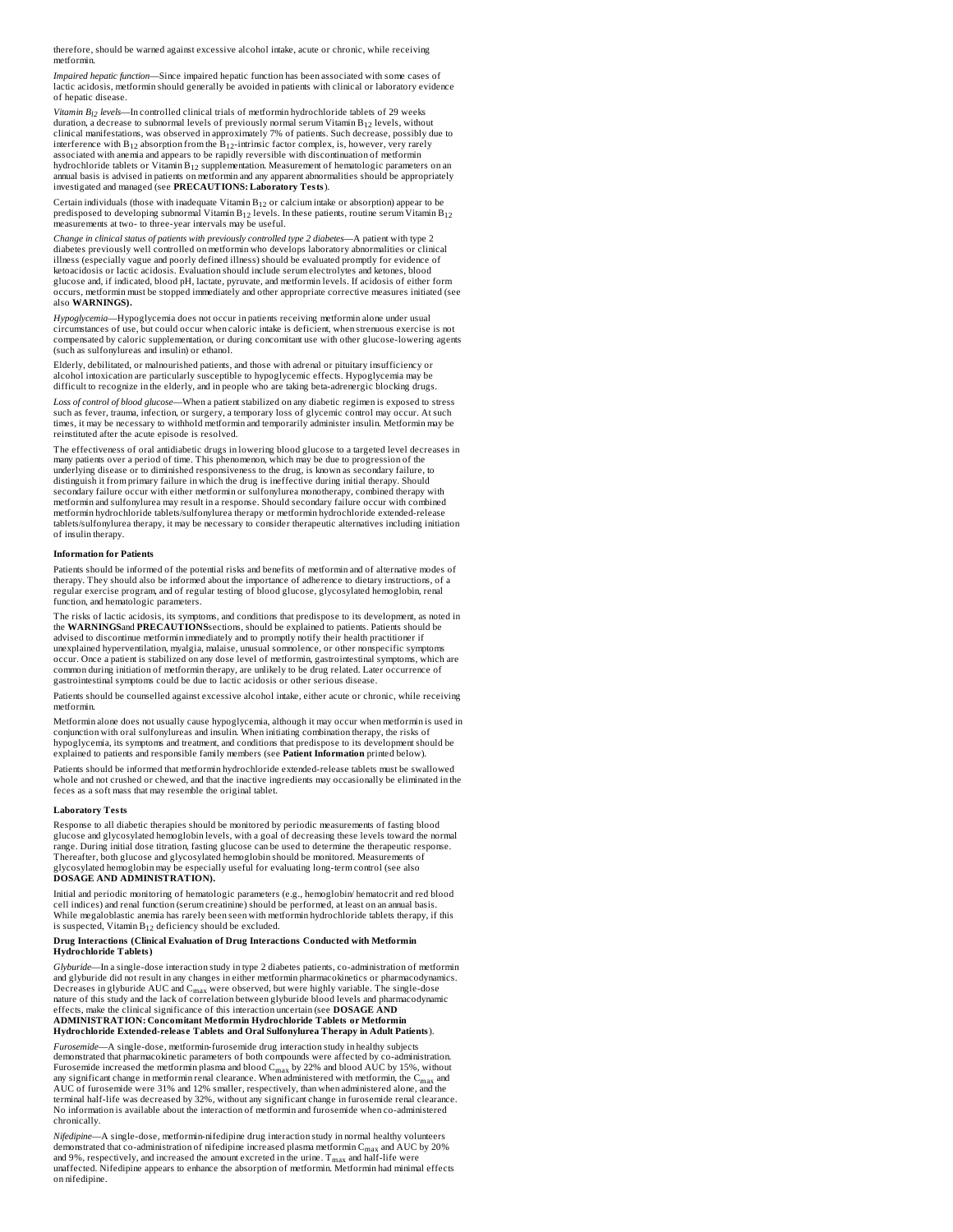*Cationic drugs*—Cationic drugs (e.g., amiloride, digoxin, morphine, procainamide, quinidine, quinine, ranitidine, triamterene, trimethoprim, or vancomycin) that are eliminated by renal tubular secretion theoretically have the potential for interaction with metformin by competing for common renal tubular transport systems. Such interaction between metformin and oral cimetidine has been observed in normal healthy volunteers in both single- and multiple-dose, metformin-cimetidine drug interaction studies, with a 60% increase in peak metformin plasma and whole blood concentrations and a 40% increase in plasma and whole blood metformin AUC. There was no change in elimination half-life in the single-dose study. Metformin had no effect on cimetidine pharmacokinetics. Although such interactions remain theoretical (except for cimetidine), careful patient monitoring and dose adjustment of metformin and/or the interfering drug is recommended in patients who are taking cationic medications that are excreted via the proximal renal tubular secretory system.

*Other*—Certain drugs tend to produce hyperglycemia and may lead to loss of glycemic control. These drugs include the thiazides and other diuretics, corticosteroids, phenothiazines, thyroid products, estrogens, oral contraceptives, phenytoin, nicotinic acid, sympathomimetics, calcium channel blocking drugs, and isoniazid. When such drugs are administered to a patient receiving metformin, the patient should be closely observed for loss of blood glucose control. When such drugs are withdrawn from a patient receiving metformin, the patient should be observed closely for hypoglycemia.

In healthy volunteers, the pharmacokinetics of metformin and propranolol, and metformin and ibuprofen were not affected when co-administered in single-dose interaction studies.

Metformin is negligibly bound to plasma proteins and is, therefore, less likely to interact with highly protein-bound drugs such as salicylates, sulfonamides, chloramphenicol, and probenecid, as compared to the sulfonylureas, which are extensively bound to serum proteins.

## **Carcinogenesis, Mutagenesis, Impairment of Fertility**

Long-term carcinogenicity studies have been performed in rats (dosing duration of 104 weeks) and mice (dosing duration of 91 weeks) at doses up to and including 900 mg/kg/day and 1500 mg/kg/day, respectively. These doses are both approximately four times the maximum recommended human daily dose of 2000 mg based on body surface area comparisons. No evidence of carcinogenicity with metformin was found in either male or female mice. Similarly, there was no tumorigenic potential observed with metformin in male rats. There was, however, an increased incidence of benign stromal uterine polyps in female rats treated with 900 mg/kg/day.

There was no evidence of a mutagenic potential of metformin in the following *in vitro* tests: Ames test *(S. typhimurium),* gene mutation test (mouse lymphoma cells), or chromosomal aberrations test (human lymphocytes). Results in the *in vivo* mouse micronucleus test were also negative.

Fertility of male or female rats was unaffected by metformin when administered at doses as high as 600 mg/kg/day, which is approximately three times the maximum recommended human daily dose based on body surface area comparisons.

#### **Pregnancy**

### **Teratogenic Effects: Pregnancy Category B**

Recent information strongly suggests that abnormal blood glucose levels during pregnancy are associated with a higher incidence of congenital abnormalities. Most experts recommend that insulin be used during pregnancy to maintain blood glucose levels as close to normal as possible. Because animal reproduction studies are not always predictive of human response, metformin should not be used during pregnancy unless clearly needed.

There are no adequate and well-controlled studies in pregnant women with metformin. Metformin was not teratogenic in rats and rabbits at doses up to 600 mg/kg/day. This represents an exposure of about two and six times the maximum recommended human daily dose of 2000 mg based on body surface area comparisons for rats and rabbits, respectively. Determination of fetal concentrations demonstrated a partial placental barrier to metformin.

## **Nursing Mothers**

Studies in lactating rats show that metformin is excreted into milk and reaches levels comparable to those in plasma. Similar studies have not been conducted in nursing mothers. Because the potential for hypoglycemia in nursing infants may exist, a decision should be made whether to discontinue nursing or to discontinue the drug, taking into account the importance of the drug to the mother. If metformin is discontinued, and if diet alone is inadequate for controlling blood glucose, insulin therapy should be considered.

### **Pediatric Us e**

The safety and effectiveness of metformin hydrochloride tablets for the treatment of type 2 diabetes have been established in pediatric patients ages 10 to 16 years (studies have not been conducted in pediatric patients below the age of 10 years). Use of metformin hydrochloride tablets in this age group is supported by evidence from adequate and well-controlled studies of metformin hydrochloride tablets in adults with additional data from a controlled clinical study in pediatric patients ages 10-16 years with type 2 diabetes, which demonstrated a similar response in glycemic control to that seen in adults (see<br>**CLINICAL PHARMACOLOGY: Pediatric Clinical Studies**). In this study, adverse effects were similar to those described in adults (see **ADVERSE REACTIONS: Pediatric** Patients). A maximum daily dose of 2000 mg is recommended (see **DOSAGE AND ADMINISTRATION: Recommended Dosing Schedule: Pediatrics**).

Safety and effectiveness of metformin hydrochloride extended-release tablets in pediatric patients have not been established.

#### **Geriatric Us e**

Controlled clinical studies of metformin did not include sufficient numbers of elderly patients to determine whether they respond differently from younger patients, although other reported clinical experience has not identified differences in responses between the elderly and younger patients. Metformin is known to be substantially excreted by the kidney and because the risk of serious adverse reactions to the drug is greater in patients with impaired renal function, metformin should only be used in patients with normal renal function (see **CONTRAINDICATIONS, WARNINGS,** and **CLINICAL PHARMACOLOGY: Pharmacokinetics**). Because aging is associated with reduced renal function,<br>metformin should be used with caution as age increases. Care should be taken in dose selection and should be based on careful and regular monitoring of renal function. Generally, elderly patients should not be titrated to the maximum dose of metformin (see also **WARNINGS**and **DOSAGE AND ADMINISTRATION).**

#### **ADVERSE REACTIONS**

In a U.S. double-blind clinical study of metformin hydrochloride tablets in patients with type 2 diabetes, a total of 141 patients received metformin hydrochloride tablets therapy (up to 2550 mg per day) and 145 patients received placebo. Adverse reactions reported in greater than 5% of the metformin hydrochloride tablets patients, and those were more common in metformin hydrochloride tablets- than placebo-treated patients, are listed in **Table 11**.

#### **Table 11Most Common Advers e Reactions (>5.0 Percent) in a Placebo-Controlled Clinical Study of Metformin Hydrochloride Tablets Monotherapy \***

| <b>Adverse Reaction</b> | Metformin Hydrochloride | Placebo   |
|-------------------------|-------------------------|-----------|
|                         | <b>Tablets</b>          | $n = 145$ |
|                         | Monotherapy             |           |
|                         | $n = 141$               |           |
|                         | % of Patients           |           |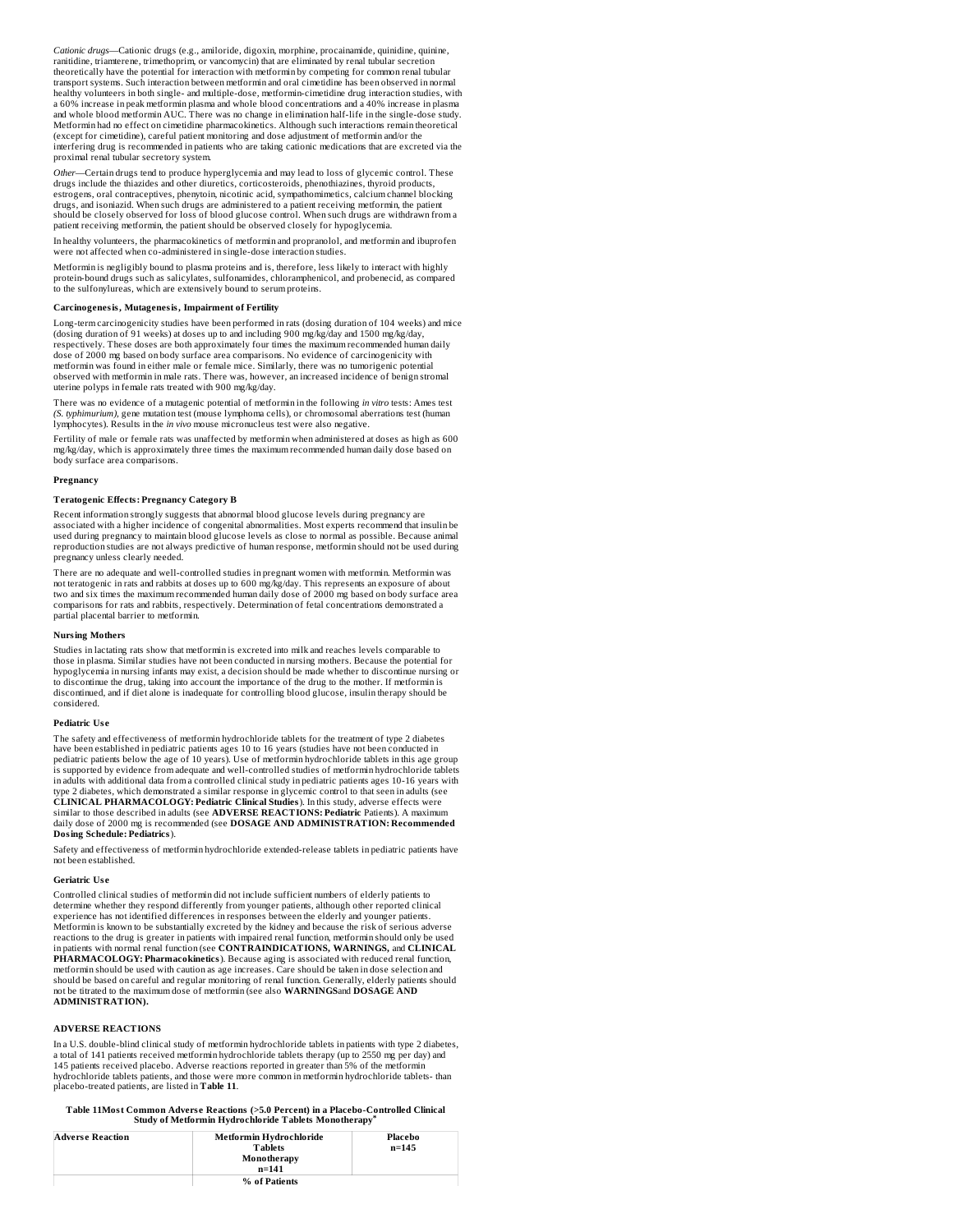| Diarrhea             | 53.2 | 11.7 |
|----------------------|------|------|
| Nausea/Vomiting      | 25.5 | 8.3  |
| Flatulence           | 12.1 | 5.5  |
| Asthenia             | 9.2  | 5.5  |
| Indigestion          | 7.1  | 4.1  |
| Abdominal Discomfort | 6.4  | 4.8  |
| Headache             | 5.7  | 4.8  |

\* Headache 5.7 4.8 Reactions those were more common in metformin hydrochloride tablets - than placebo-treated patients.

Diarrhea led to discontinuation of study medication in 6% of patients treated with metformin hydrochloride tablets. Additionally, the following adverse reactions were reported in  $\geq 1.0$  -  $\leq 5.0\%$  of mydrochloride tablets. Traditionary, the form wing daverse redeators were reported in E 1.0<br>metformin hydrochloride tablets patients and were more commonly reported with metformin hydrochloride tablets than placebo: abnormal stools, hypoglycemia, myalgia, lightheaded, dyspnea, nail disorder, rash, sweating increased, taste disorder, chest discomfort, chills, flu syndrome, flushing, palpitation.

In worldwide clinical trials over 900 patients with type 2 diabetes have been treated with metformin hydrochloride extended-release tablets in placebo- and active-controlled studies. In placebo-controlled trials, 781 patients were administered metformin hydrochloride extended-release tablets and 195 patients received placebo. Adverse reactions reported in greater than 5% of the metformin hydrochloride extended-release tablets patients, and those were more common in metformin hydrochloride extended-release tablets- than placebo-treated patients, are listed in **Table 12.**

#### **Table 12Most Common Advers e Reactions (>5.0 Percent) in Placebo-ControlledStudies of Metformin Hydrochloride Extended-releas e Tablets \***

| <b>Adverse Reaction</b> | Metformin Hydrochloride Extended-release Tablets n=781 |  |
|-------------------------|--------------------------------------------------------|--|
|                         | % of Patients                                          |  |
| Diarrhea                | 9.6                                                    |  |
| Nausea/Vomiting         | 6.5                                                    |  |

\* Reactions those were more common in metformin hydrochloride extended-release tablets – than placebo-treated patients.

Diarrhea led to discontinuation of study medication in 0.6% of patients treated with metformin hydrochloride extended-release tablets. Additionally, the following adverse reactions were reported in ≥ 1.0% - ≤ 5.0% of metformin hydrochloride extended-release tablets patients and were more commonly reported with metformin hydrochloride extended-release tablets than placebo: abdominal pain, constipation, distention abdomen, dyspepsia/heartburn, flatulence, dizziness, headache, upper respiratory infection, taste disturbance.

# **Pediatric Patients**

In clinical trials with metformin hydrochloride tablets in pediatric patients with type 2 diabetes, the profile of adverse reactions was similar to that observed in adults.

#### **OVERDOSAGE**

Overdose of metformin hydrochloride has occurred, including ingestion of amounts greater than 50 grams. Hypoglycemia was reported in approximately 10% of cases, but no causal association with<br>metformin hydrochloride has been established. Lactic acidosis has been reported in approximately 32% of metformin overdose cases (see **WARNINGS).** Metformin is dialyzable with a clearance of up to 170 mL/min under good hemodynamic conditions. Therefore, hemodialysis may be useful for removal of accumulated drug from patients in whom metformin overdosage is suspected.

## **DOSAGE AND ADMINISTRATION**

There is no fixed dosage regimen for the management of hyperglycemia in patients with type 2 diabetes with metformin hydrochloride tablets or metformin hydrochloride extended-release tablets or any other pharmacologic agent. Dosage of metformin hydrochloride tablets or metformin hydrochloride extended-release tablets must be individualized on the basis of both effectiveness and tolerance, while not exceeding the maximum recommended daily doses. The maximum recommended daily dose of metformin hydrochloride tablets is 2550 mg in adults and 2000 mg in pediatric patients (10-16 years of age); the maximum recommended daily dose of metformin hydrochloride extended-release tablets in adults is 2000 mg.

Metformin hydrochloride tablets should be given in divided doses with meals while metformin hydrochloride extended-release tablets should generally be given once daily with the evening meal.<br>Metformin hydrochloride tablets or metformin hydrochloride extended-release tablets should be started at a low dose, with gradual dose escalation, both to reduce gastrointestinal side effects and to permit identification of the minimum dose required for adequate glycemic control of the patient.

During treatment initiation and dose titration (see **Recommended Dosing Schedule**), fasting plasma glucose should be used to determine the therapeutic response to metformin hydrochloride tablets or<br>metformin hydrochloride extended-release tablets and identify the minimum effective dose for the patient. Thereafter, glycosylated hemoglobin should be measured at intervals of approximately three months. The therapeutic goal should be to decrease both fasting plasma glucose and glycosylated<br>hemoglobin levels to normal or near normal by using the lowest effective dose of metformin **hydrochloride tablets or metformin hydrochloride extended-releas e tablets, either when us ed as monotherapy or in combination with sulfonylurea or insulin.**

Monitoring of blood glucose and glycosylated hemoglobin will also permit detection of primary failure, i.e., inadequate lowering of blood glucose at the maximum recommended dose of medication, and secondary failure, i.e., loss of an adequate blood glucose lowering response after an initial period of effectiveness.

Short-term administration of metformin hydrochloride tablets or metformin hydrochloride extendedrelease tablets may be sufficient during periods of transient loss of control in patients usually wellcontrolled on diet alone.

**Metformin hydrochloride extended-releas e tablets must be swallowed whole and never crushed or chewed.** Occasionally, the inactive ingredients of metformin hydrochloride extended-release tablets will be eliminated in the feces as a soft, hydrated mass (see **Patient Information** printed below).

## **Recommended Dosing Schedule**

**Adults** - In general, clinically significant responses are not seen at doses below 1500 mg per day. However, a lower recommended starting dose and gradually increased dosage is advised to minimize gastrointestinal symptoms.

The usual starting dose of metformin hydrochloride tablet is 500 mg twice a day or 850 mg once a day, given with meals. Dosage increases should be made in increments of 500 mg weekly or 850 mg every 2<br>weeks, up to a total of 2000 mg per day, given in divided doses. Patients can also be titrated from 500 mg twice a day to 850 mg twice a day after 2 weeks. For those patients requiring additional glycemic control, metformin hydrochloride tablets may be given to a maximum daily dose of 2550 mg per day.<br>Doses above 2000 mg may be better tolerated given three times a day with meals.

The usual starting dose of metformin hydrochloride extended-release tablets is 500 mg once daily with the evening meal. Dosage increases should be made in increments of 500 mg weekly, up to a maximum of 2000 mg once daily with the evening meal. If glycemic control is not achieved on metformin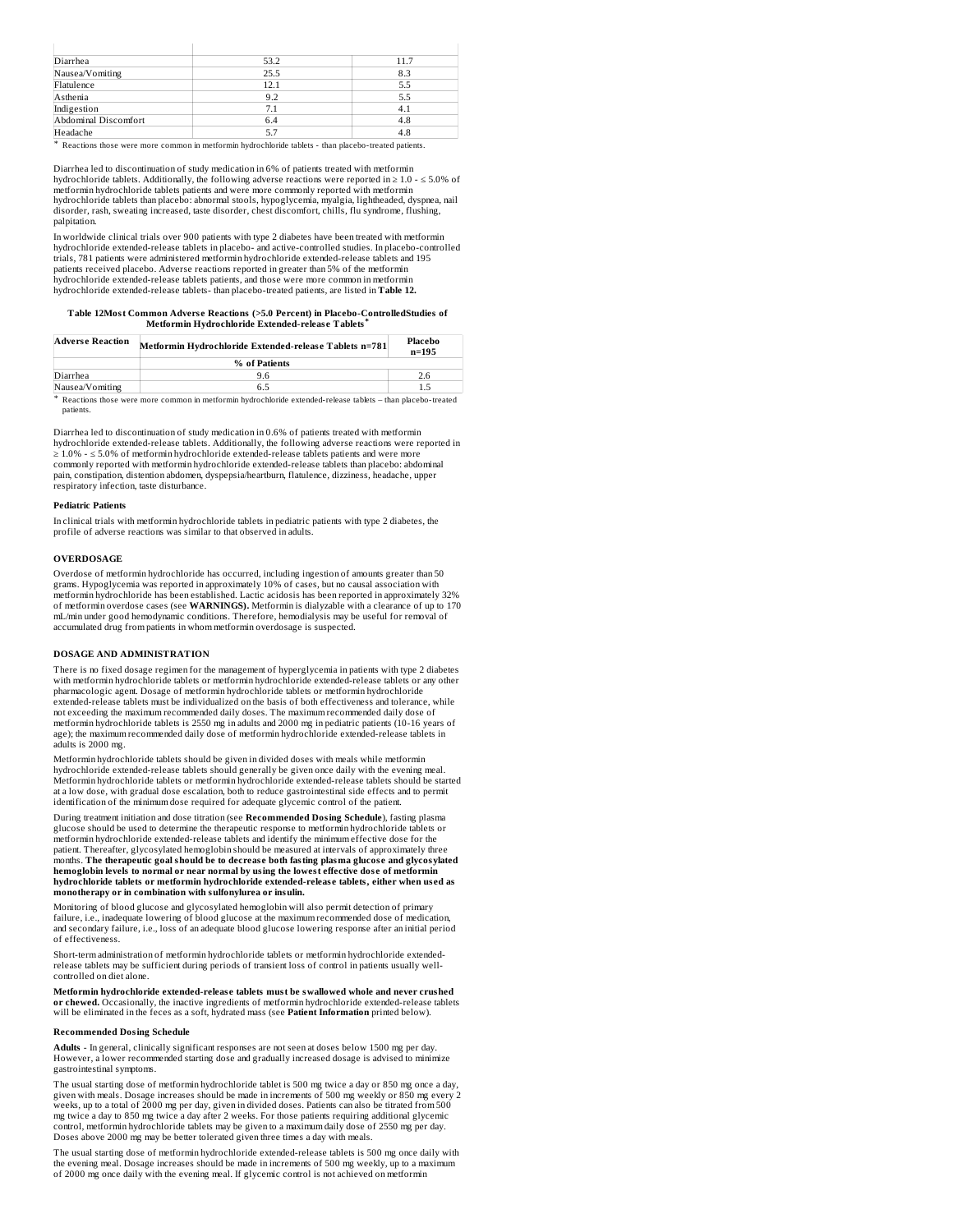hydrochloride extended-release tablets 2000 mg once daily, a trial of metformin hydrochloride extended-release tablets 1000 mg twice daily should be considered. If higher doses of metformin is required, metformin hydrochloride tablets should be used at total daily doses up to 2550 mg administered in divided daily doses, as described above (see **CLINICAL PHARMACOLOGY, Clinical Studies**).

In a randomized trial, patients currently treated with metformin hydrochloride tablets were switched to metformin hydrochloride extended-release tablets. Results of this trial suggest that patients receiving metformin hydrochloride tablets treatment may be safely switched to metformin hydrochloride extended-release tablets once daily at the same total daily dose, up to 2000 mg once daily. Following a switch from metformin hydrochloride tablets or metformin hydrochloride extended-release tablets, glycemic control should be closely monitored and dosage adjustments made accordingly (see **CLINICAL PHARMACOLOGY: Clinical Studies**).

**Pediatrics** - The usual starting dose of metformin hydrochloride tablet is 500 mg twice a day, given with meals. Dosage increases should be made in increments of 500 mg weekly up to a maximum of 2000 mg per day, given in divided doses. Safety and effectiveness of metformin hydrochloride extended-release tablets in pediatric patients have not been established.

# **Transfer From Other Antidiabetic Therapy**

When transferring patients from standard oral hypoglycemic agents other than chlorpropamide to metformin hydrochloride tablets or metformin hydrochloride extended-release tablets, no transition period generally is necessary. When transferring patients from chlorpropamide, care should be exercised during the first two weeks because of the prolonged retention of chlorpropamide in the body, leading to overlapping drug effects and possible hypoglycemia.

#### **Concomitant Metformin Hydrochloride Tablets or Metformin Hydrochloride Extended-releas e Tablets and Oral Sulfonylurea Therapy in Adult Patients**

If patients have not responded to four weeks of the maximum dose of metformin hydrochloride tablets or metformin hydrochloride extended-release tablets monotherapy, consideration should be given to gradual addition of an oral sulfonylurea while continuing metformin hydrochloride tablets or metformin hydrochloride extended-release tablets at the maximum dose, even if prior primary or secondary failure to a sulfonylurea has occurred. Clinical and pharmacokinetic drug-drug interaction data are currently available only for metformin hydrochloride tablets or metformin hydrochloride extended-release tablets plus glyburide (glibenclamide).

With concomitant metformin hydrochloride tablets or metformin hydrochloride extended-release tablets and sulfonylurea therapy, the desired control of blood glucose may be obtained by adjusting the dose of each drug. In a clinical trial of patients with type 2 diabetes and prior failure on glyburide, patients started on metformin hydrochloride tablets 500 mg and glyburide 20 mg were titrated to 1000/ 20 mg, 1500/20 mg, 2000/20 mg or 2500/20 mg of metformin hydrochloride tablets and glyburide, respectively, to reach the goal of glycemic control as measured by FPG, HbA<sub>1c</sub> and plasma glucose<br>response (see **CLINICAL PHARMACOLOGY: Clinical Studies**). However, attempts should be made to identify the minimum effective dose of each drug to achieve this goal. With concomitant metformin hydrochloride tablets or metformin hydrochloride extended-release tablets and sulfonylurea therapy, the risk of hypoglycemia associated with sulfonylurea therapy continues and may be increased. Appropriate precautions should be taken (see Package Insert of the respective sulfonylurea).

If patients have not satisfactorily responded to one to three months of concomitant therapy with the maximum dose of metformin hydrochloride tablets or metformin hydrochloride extended-release tablets and the maximum dose of an oral sulfonylurea, consider therapeutic alternatives including switching to insulin with or without metformin hydrochloride tablets or metformin hydrochloride extended-release tablets.

#### **Concomitant Metformin Hydrochloride Tablets or Metformin Hydrochloride Extended-releas e Tablets and Insulin Therapy in Adult Patients**

The current insulin dose should be continued upon initiation of metformin hydrochloride tablets or metformin hydrochloride extended-release tablets therapy. Metformin hydrochloride tablets or metformin hydrochloride extended-release tablets therapy should be initiated at 500 mg once daily in patients on insulin therapy. For patients not responding adequately, the dose of metformin hydrochloride tablets or metformin hydrochloride extended-release tablets should be increased by 500 mg after approximately 1 week and by 500 mg every week thereafter until adequate glycemic control is achieved. The maximum recommended daily dose is 2500 mg for metformin hydrochloride tablets and 2000 mg for metformin hydrochloride extended-release tablets. It is recommended that the insulin dose be decreased by 10% to 25% when fasting plasma glucose concentrations decrease to less than 120 mg/dL in patients receiving concomitant insulin and metformin hydrochloride tablets or metformin hydrochloride extended-release tablets. Further adjustment should be individualized based on glucoselowering response.

#### **Specific Patient Populations**

Metformin hydrochloride tablets or metformin hydrochloride extended-release tablets is not recommended for use in pregnancy. Metformin hydrochloride tablet is not recommended in patients below the age of 10 years. Metformin hydrochloride extended-release tablet is not recommended in pediatric patients (below the age of 17 years).

The initial and maintenance dosing of metformin hydrochloride tablets or metformin hydrochloride extended-release tablets should be conservative in patients with advanced age, due to the potential for decreased renal function in this population. Any dosage adjustment should be based on a careful assessment of renal function. Generally, elderly, debilitated, and malnourished patients should not be titrated to the maximum dose of metformin hydrochloride tablets or metformin hydrochloride extendedrelease tablets.

Monitoring of renal function is necessary to aid in prevention of lactic acidosis, particularly in the elderly (see **WARNINGS).**

## **HOW SUPPLIED**

# **Metformin Hydrochloride Tablets, USP**

Metformin Hydrochloride Tablets USP, 500 mg are white to off-white, round shaped, film coated tablets debossed with the logo of "70" on one side and "Z" on the other side and are supplied as follows.

NDC 68382-028-16 in bottles of 90 tablets

NDC 68382-028-01 in bottles of 100 tablets

NDC 68382-028-05 in bottles of 500 tablets

NDC 68382-028-10 in bottles of 1000 tablets

NDC 68382-028-30 in blister pack of 100 unit dose tablets

Metformin Hydrochloride Tablets USP, 850 mg are white to off-white, oval shaped, film coated tablets debossed with the logo of "69" on one side and "Z" on the other side and are supplied as follows.

NDC 68382-029-16 in bottles of 90 tablets

NDC 68382-029-01 in bottles of 100 tablets NDC 68382-029-05 in bottles of 500 tablets

NDC 68382-029-10 in bottles of 1000 tablets

NDC 68382-029-30 in blister pack of 100 unit dose tablets

Metformin Hydrochloride Tablets USP, 1000 mg are white to off white, oval shaped, biconvex, film coated tablets with a bisect line on both the sides, one surface is debossed with "Z" and "71" on each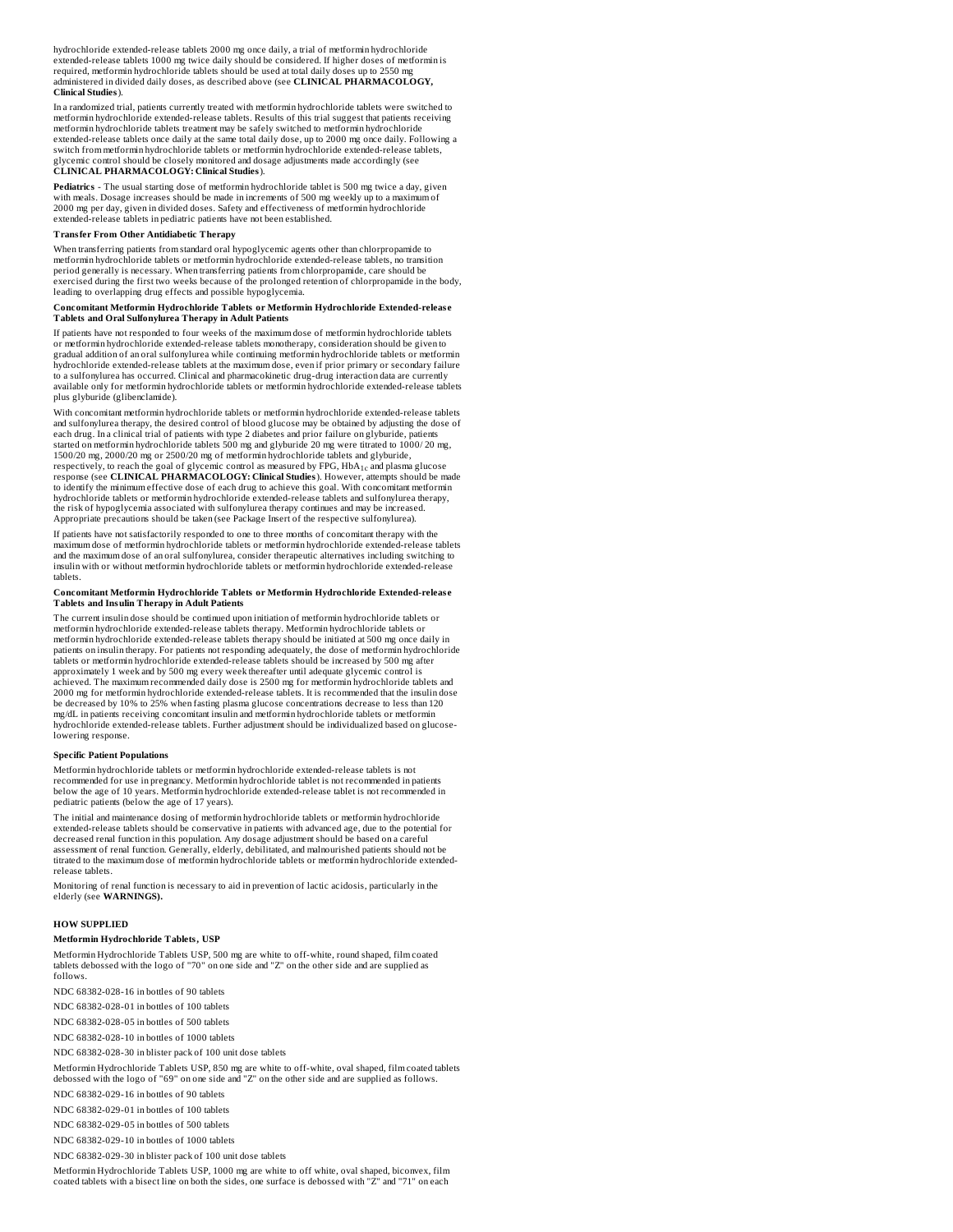side of bisect and are supplied as follows.

NDC 68382-030-16 in bottles of 90 tablets

NDC 68382-030-01 in bottles of 100 tablets

NDC 68382-030-05 in bottles of 500 tablets

NDC 68382-030-10 in bottles of 1000 tablets

NDC 68382-030-30 in blister pack of 100 unit dose tablets

# **Metformin Hydrochloride Extended-releas e Tablets**

Metformin Hydrochloride Extended-release Tablets, 500 mg are white to off-white, capsule shaped, uncoated tablets, debossed with "63" on one side and "Z" on the other side and are supplied as follows.

NDC 68382-027-01 in bottles of 100 tablets

NDC 68382-027-05 in bottles of 500 tablets

Metformin Hydrochloride Extended-release Tablets, 750 mg are white to off-white, capsule shaped, uncoated tablets, debossed with "Z", "C" on one side and "20" on the other side and are supplied as follows.

NDC 68382-039-01 in bottles of 100 tablets NDC 68382-039-05 in bottles of 500 tablets

#### **Storage**

Store at 20° - 25°C (68°- 77°F) [See USP Controlled Room Temperature].

Dispense in light-resistant containers.

All trademarks are the property of Zydus Group.

# **SPL PATIENT PACKAGE INSERT**

# **PATIENT INFORMATION**

Read this information carefully before you start taking this medicine and each time you refill your prescription. There may be new information. This information does not take the place of your doctor's advice. Ask your doctor or pharmacist if you do not understand some of this information or if you want to know more about this medicine.

#### **What are metformin hydrochloride tablets and metformin hydrochloride extended-releas e tablets?**

Metformin hydrochloride tablets and metformin hydrochloride extended-release tablets are used to treat type 2 diabetes. This is also known as non-insulin-dependent diabetes mellitus. People with type 2 diabetes are not able to make enough insulin or respond normally to the insulin their bodies make. When this happens, sugar (glucose) builds up in the blood. This can lead to serious medical problems including kidney damage, amputations, and blindness. Diabetes is also closely linked to heart disease. The main goal of treating diabetes is to lower your blood sugar to a normal level.

High blood sugar can be lowered by diet and exercise, by a number of medicines taken by mouth, and by insulin shots. Before you take metformin hydrochloride tablets or metformin hydrochloride extendedrelease tablets, try to control your diabetes by exercise and weight loss. While you take your diabetes<br>medicine, continue to exercise and follow the diet advised for your diabetes. No matter what your recommended diabetes management plan is, studies have shown that maintaining good blood sugar control can prevent or delay complications of diabetes, such as blindness.

Metformin hydrochloride tablets and metformin hydrochloride extended-release tablets have the same active ingredient. However, metformin hydrochloride extended-release tablets work longer in your body. Both of these medicines help control your blood sugar in a number of ways. These include helping your body respond better to the insulin it makes naturally, decreasing the amount of sugar your liver makes, and decreasing the amount of sugar your intestines absorb. Metformin hydrochloride tablets and metformin hydrochloride extended-release tablets do not cause your body to make more insulin. Because of this, when taken alone, they rarely cause hypoglycemia (low blood sugar), and usually do not cause weight gain. However, when they are taken with a sulfonylurea or with insulin, hypoglycemia is more likely to occur, as is weight gain.

WARNING: A small number of people who have taken metformin hydrochloride tablets have<br>developed a serious condition called lactic acidosis. Lactic acidosis is caused by a buildup of lactic acid in the blood. This happens more often in people with kidney problems. Most people<br>with kidney problems should not take metformin hydrochloride tablets and metformin<br>hydrochloride extended-release tablets (see "

## **Who should not take metformin hydrochloride tablets and metformin hydrochloride extendedreleas e tablets?**

Some conditions increase your chance of getting lactic acidosis, or cause other problems if you take either of these medicines. Most of the conditions listed below can increase your chance of getting lactic acidosis.

#### **Do not take metformin hydrochloride tablets or metformin hydrochloride extended-releas e tablets if you:**

- have kidney problems • have liver problems
- have heart failure that is treated with medicines, such as Lanoxin® (digoxin) or Lasix® (furosemide)
- drink a lot of alcohol. This means you binge drink for short periods or drink all the time
- are seriously dehydrated (have lost a lot of water from your body) are going to have an x-ray procedure with injection of dyes (contrast agents)
- are going to have surgery
- 
- develop a serious condition, such as heart attack, severe infection, or a stroke are 80 years or older and you have NOT had your kidney function tested

Tell your doctor if you are pregnant or plan to become pregnant. Metformin hydrochloride tablets and<br>metformin hydrochloride extended-release tablets may not be right for you. Talk with your doctor about your choices. You should also discuss your choices with your doctor if you are nursing a child.

## **Can metformin hydrochloride tablets or metformin hydrochloride extended-releas e tablets be us ed in children?**

Metformin hydrochloride tablet has been shown to effectively lower glucose levels in children (ages 10 to 16 years) with type 2 diabetes. Metformin hydrochloride tablet has not been studied in children younger than 10 years old. Metformin hydrochloride tablet has not been studied in combination with other oral glucose-control medicines or insulin in children. If you have any questions about the use of metformin hydrochloride tablets in children, talk with your doctor or other healthcare provider. Metformin hydrochloride extended-release tablet has not been studied in children.

## **How should I take metformin hydrochloride tablets or metformin hydrochloride extendedreleas e tablets?**

Your doctor will tell you how much medicine to take and when to take it. You will probably start out with a low dose of the medicine. Your doctor may slowly increase your dose until your blood sugar is better controlled. You should take metformin hydrochloride tablets and metformin hydrochloride extended-release tablets with meals.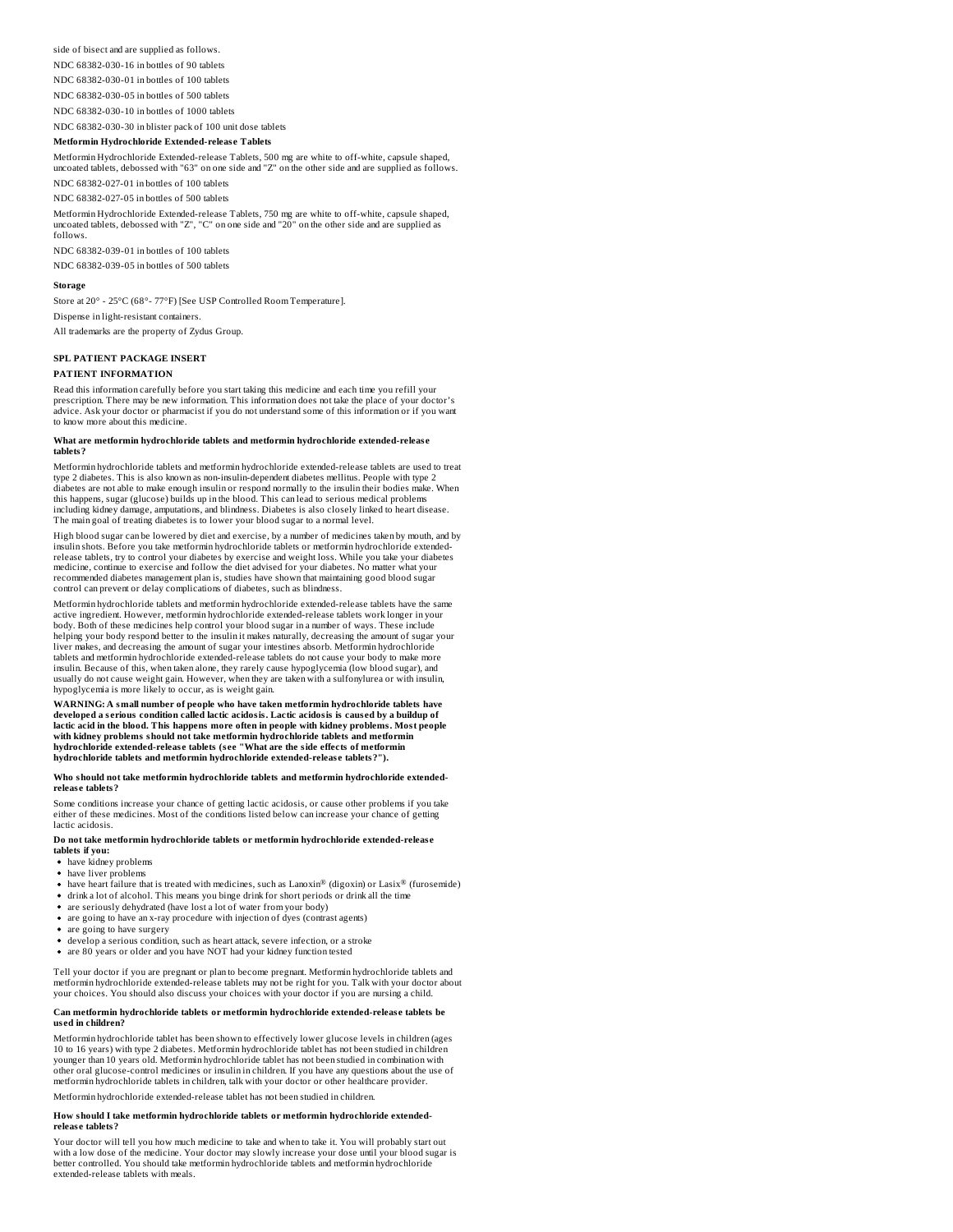Your doctor may have you take other medicines along with metformin hydrochloride tablets or metformin hydrochloride extended-release tablets to control your blood sugar. These medicines may include insulin shots. Taking metformin hydrochloride tablets or metformin hydrochloride extendedrelease tablets with insulin may help you better control your blood sugar while reducing the insulin dose.

Continue your exercise and diet program and test your blood sugar regularly while taking metformin hydrochloride tablets or metformin hydrochloride extended-release tablets. Your doctor will monitor your diabetes and may perform blood tests on you from time to time to make sure your kidneys and your liver are functioning normally. There is no evidence that metformin causes harm to the liver or kidneys.

Tell your doctor if you:

- have an illness that causes severe vomiting, diarrhea or fever, or if you drink a much lower amount of liquid than normal. These conditions can lead to severe dehydration (loss of water in your body). You may need to stop taking metformin hydrochloride tablets or metformin hydrochloride extendedrelease tablets for a short time.
- plan to have surgery or an x-ray procedure with injection of dye (contrast agent). You may need to stop taking metformin hydrochloride tablets or metformin hydrochloride extended-release tablets for a short time.
- start to take other medicines or change how you take a medicine. Metformin hydrochloride tablets or metformin hydrochloride extended-release tablets can affect how well other drugs work, and some drugs can affect how well metformin hydrochloride tablets or metformin hydrochloride extendedrelease tablets work. Some medicines may cause high blood sugar.

#### **Metformin hydrochloride extended-releas e tablets must be swallowed whole and never crushed or chewed.** Occasionally, the inactive ingredients of metformin hydrochloride extended-release tablets may be eliminated as a soft mass in your stool that may look like the original tablet; this is not harmful and will not affect the way metformin hydrochloride extended-release tablets work to control your diabetes.

#### **What should I avoid while taking metformin hydrochloride tablets or metformin hydrochloride extended-releas e tablets?**

Do not drink a lot of alcoholic drinks while taking metformin hydrochloride tablets and metformin hydrochloride extended-release tablets. This means you should not binge drink for short periods, and you should not drink a lot of alcohol on a regular basis. Alcohol can increase the chance of getting lactic acidosis.

#### **What are the side effects of metformin hydrochloride tablets and metformin hydrochloride extended-releas e tablets?**

Lactic Acidosis. In rare cases, metformin can cause a serious side effect called lactic acidosis. This **is caused by a buildup of lactic acid in your blood. This build-up can cause serious damage.** Lactic<br>acidosis caused by metformin hydrochloride tablets and metformin hydrochloride extended-release tablets is rare and has occurred mostly in people whose kidneys were not working normally. Lactic acidosis has been reported in about one in 33,000 patients taking metformin hydrochloride tablets over the course of a year. Although rare, if lactic acidosis does occur, it can be fatal in up to half the people who develop it.

It is also important for your liver to be working normally when you take metformin hydrochloride tablets or metformin hydrochloride extended-release tablets. Your liver helps remove lactic acid from your blood.

Make sure you tell your doctor before you use metformin hydrochloride tablets or metformin hydrochloride extended-release tablets if you have kidney or liver problems. You should also <mark>stop</mark><br>using metformin hydrochloride tablets or metformin hydrochloride extended-release tablets and **call your doctor right away if you have signs of lactic acidosis. Lactic acidosis is a medical emergency that must be treated in a hospital.**

#### **Signs of lactic acidosis are:**

- $\bullet$  feeling very weak, tired, or uncomfortable
- unusual muscle pain
- trouble breathing
- unusual or unexpected stomach discomfort
- feeling cold
- feeling dizzy or lightheaded
- suddenly developing a slow or irregular heartbeat

If your medical condition suddenly changes, stop taking metformin hydrochloride tablets or metformin hydrochloride extended-release tablets and call your doctor right away. This may be a sign of lactic acidosis or another serious side effect.

*Other Side Effects.* Common side effects of metformin hydrochloride tablets and metformin hydrochloride extended-release tablets include diarrhea, nausea, and upset stomach. These side effects<br>generally go away after you take the medicine for a while. Taking your medicine with meals can help<br>reduce these side e weeks, come back after they've gone away, or start later in therapy. You may need a lower dose or need to stop taking the medicine for a short period or for good.

About 3 out of every 100 people who take metformin hydrochloride tablets and metformin hydrochloride extended-release tablets have an unpleasant metallic taste when they start taking the medicine. It lasts for a short time.

Metformin hydrochloride tablets and metformin hydrochloride extended-release tablets rarely cause hypoglycemia (low blood sugar) by themselves. However, hypoglycemia can happen if you do not eat enough, if you drink alcohol, or if you take other medicines to lower blood sugar.

#### **General advice about pres cription medicines**

If you have questions or problems, talk with your doctor or other healthcare provider. You can ask your doctor or pharmacist for the information about metformin hydrochloride tablets and metformin hydrochloride extended-release tablets that is written for health care professionals. Medicines are sometimes prescribed for purposes other than those listed in a patient information leaflet. Do not use metformin hydrochloride tablets or metformin hydrochloride extended-release tablets for a condition for which it was not prescribed. Do not share your medicine with other people.

Lanoxin® (digoxin) is the registered trademark of Smithkline Beecham.

 $\text{Lasix}^{\circledR}$  (furosamide) is the registered trademark of Aventis Pharms.

All other trademarks are the properly of Zydus Group.

**Call your doctor for medical advice about side effects. You may report side effects to FDA at 1- 800-FDA-1088.**

**Manufactured by:**

Cadila Healthcare Ltd.

Ahmedabad, India.

**Distributed by:**

**Zydus Pharmaceuticals USA Inc.** Pennington, NJ 08534. Rev.: 05/11

Revision Date: 05/05/2011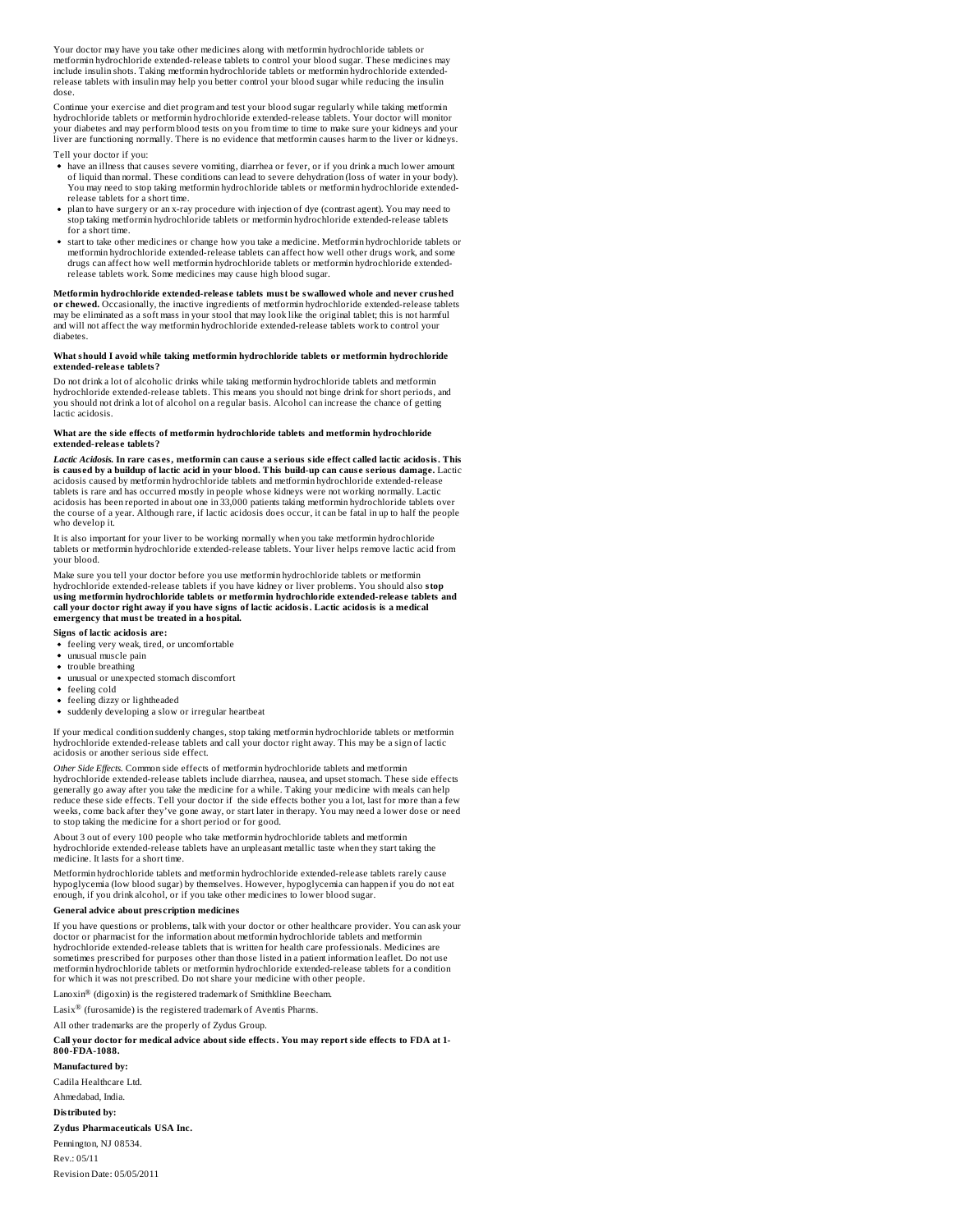# **PACKAGE LABEL.PRINCIPAL DISPLAY PANEL**

NDC 68382-028-61 Metformin Hydrochloride Tablets USP, 500 mg  $\mathrm{R}_{\mathrm{x}}$  only 10 X 1000 tablets ZYDUS

|                                                                                                                              |                                                                                                | Zydus<br>Cad <b>il</b> a |
|------------------------------------------------------------------------------------------------------------------------------|------------------------------------------------------------------------------------------------|--------------------------|
|                                                                                                                              | METFORMIN HYDROCHLORIDE TABLETS, USP<br>$500$ mg                                               |                          |
| Lot No.:                                                                                                                     | Rx only                                                                                        |                          |
| Exp. Date:                                                                                                                   |                                                                                                |                          |
| Inactive Ingredient (s)                                                                                                      | Hypromellose, magnesium stearate, microenystalline cellulose, polythylene glycol and povidone. |                          |
|                                                                                                                              | CAUTION : To be Repacked within 6 months from the Date of Manufacture                          |                          |
|                                                                                                                              | Store at 20 <sup>4</sup> to 25° C (68° to 77° F) [See USP Controlled Room Temperature].        |                          |
| Mfd By:<br>Cadila Healthcare Ltd.<br>Sarkhej-Bavla N.H. No. 8 A.<br>Moralya, Tal : Sanand,<br>Dist: Ahmedabad 382 210, INDIA | SHIPPED TO:                                                                                    |                          |
|                                                                                                                              |                                                                                                |                          |
| $R_x$ only                                                                                                                   | Metformin Hydrochloride Tablets USP, 850 mg                                                    |                          |
| 10 X 1000 tablets<br><b>ZYDUS</b>                                                                                            |                                                                                                |                          |
|                                                                                                                              |                                                                                                |                          |
| NDC 68382-029-61                                                                                                             | 10 x 1000 Tablets                                                                              | Zydus                    |
|                                                                                                                              | METFORMIN HYDROCHLORIDE TABLETS, USP<br>850 mg                                                 | Codila                   |
| Lot No.:                                                                                                                     | Rx only                                                                                        |                          |
| Exp. Date:                                                                                                                   |                                                                                                |                          |
| Inactive Ingredient (s)                                                                                                      | Hypromellose, magnesium stearate, microerystaline cellulose, polythylene glycol and povidone.  |                          |

| NDC 68382-029-61                                     | 10 x 1000 Tablets                                                                           | Zydus<br>Codilo |
|------------------------------------------------------|---------------------------------------------------------------------------------------------|-----------------|
|                                                      | <b>METFORMIN HYDROCHLORIDE TABLETS, USP</b>                                                 |                 |
|                                                      | 850 mg                                                                                      |                 |
|                                                      | Rx only                                                                                     |                 |
| Lot No. :                                            |                                                                                             |                 |
| Exp. Date:                                           |                                                                                             |                 |
| Inactive Ingredient (s)                              | Hyprometose, magnesium stearate, microerystatine cellulose, polythylene givcol and povidone |                 |
|                                                      | CAUTION : To be Repacked within 6 months from the Date of Manufacture                       |                 |
|                                                      | Store at 20° to 25° C (68° to 77° F) [See USP Controlled Room Temperature].                 |                 |
| Mfd By:                                              | SHIPPED TO:                                                                                 |                 |
| Cadila Healthcare Ltd.                               |                                                                                             |                 |
| Sarkhej-Bavia N.H. No. 8 A.<br>Moralya, Tal: Sanand, |                                                                                             |                 |
| Dist: Ahmedabad 382 210, INDIA                       |                                                                                             |                 |

NDC 68382-030-61

Metformin Hydrochloride Tablets USP, 1000 mg  $\mathrm{R}_{\mathrm{x}}$  only 10 X 1000 tablets ZYDUS



# **METFORMIN HYDROCHLORIDE** metformin hydrochloride tablet, film coated **Product Information Product T ype** HUMAN PRESCRIPTION DRUG **Ite m Code (Source )** NDC:6 8 38 2-0 28 **Route of Administration** ORAL **Active Ingredient/Active Moiety Ingredient Name Basis of Strength Strength METFORMIN HYDROCHLORIDE** (UNII: <sup>78</sup> 6Z46 <sup>38</sup> 9E) (METFORMIN -UNII:9 <sup>10</sup> 0L32L2N) METFORMIN HYDROCHLORIDE 50 0 mg **Inactive Ingredients Ingredient Name Strength HYPROMELLOSES** (UNII: 3NXW29V3WO) **MAGNESIUM STEARATE** (UNII: 70 0 9 7M6 I30 ) **POLYETHYLENE GLYCOL** (UNII: 3WJQ0 SDW1A) **PO VIDONE** (UNII: FZ989GH94E) **CELLULOSE, MICROCRYSTALLINE** (UNII: OP1R32D6 1U) **Product Characteristics Color** WHITE (WHITE TO OFF-WHITE) **Score** no score **Shape** ROUND (ROUND) **Size** 13mm **Flavor Imprint Code** 70 ;Z **Contains**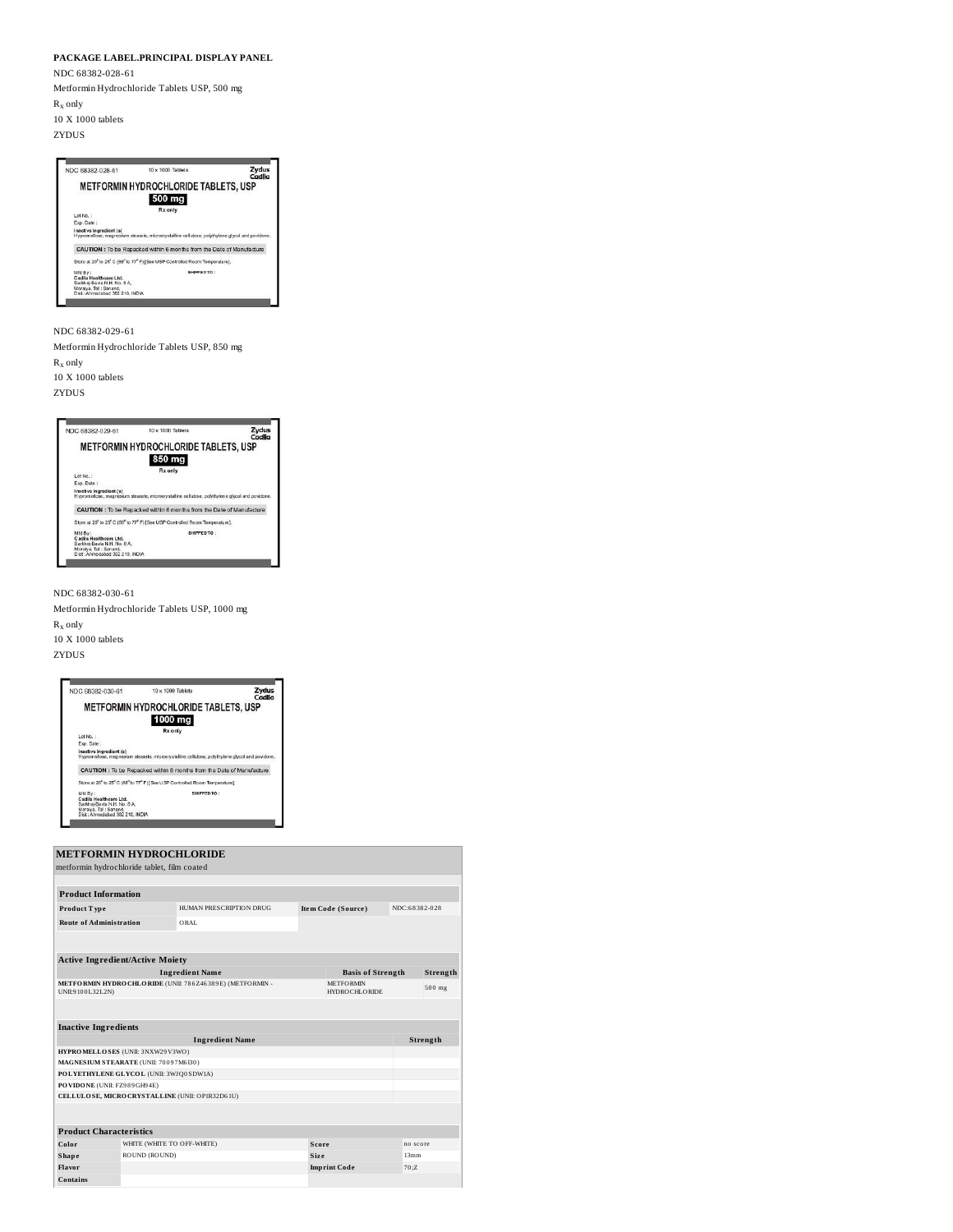| Packaging<br><b>Item Code</b><br>#<br>1 NDC:68382-028-61<br>$\mathbf 1$                                                                                                                                                 | 10 in 1 DRUM<br>1000 in 1 BAG                                                                                                                                                                        | <b>Package Description</b>                               |                    | <b>Marketing Start Date</b>                 |                          | <b>Marketing End Date</b>            |
|-------------------------------------------------------------------------------------------------------------------------------------------------------------------------------------------------------------------------|------------------------------------------------------------------------------------------------------------------------------------------------------------------------------------------------------|----------------------------------------------------------|--------------------|---------------------------------------------|--------------------------|--------------------------------------|
| <b>Marketing Information</b><br><b>Marketing Category</b><br><b>Application Number or Monograph Citation</b><br><b>Marketing Start Date</b><br><b>Marketing End Date</b><br><b>ANDA</b><br>ANDA077064<br>03/20/2010     |                                                                                                                                                                                                      |                                                          |                    |                                             |                          |                                      |
| <b>METFORMIN HYDROCHLORIDE</b><br>metformin hydrochloride tablet, film coated                                                                                                                                           |                                                                                                                                                                                                      |                                                          |                    |                                             |                          |                                      |
| <b>Product Information</b><br>Product Type<br><b>Route of Administration</b>                                                                                                                                            |                                                                                                                                                                                                      | HUMAN PRESCRIPTION DRUG<br>ORAL                          |                    | <b>Item Code (Source)</b>                   |                          | NDC:68382-029                        |
| <b>Active Ingredient/Active Moiety</b><br><b>Ingredient Name</b><br><b>Basis of Strength</b><br>METFORMIN HYDRO CHLORIDE (UNI: 786Z46389E) (METFORMIN -<br><b>METFORMIN</b><br><b>HYDROCHLORIDE</b><br>UNII:9100L32L2N) |                                                                                                                                                                                                      |                                                          | Strength<br>850 mg |                                             |                          |                                      |
| <b>Inactive Ingredients</b>                                                                                                                                                                                             |                                                                                                                                                                                                      | <b>Ingredient Name</b>                                   |                    |                                             |                          | Strength                             |
| HYPRO MELLOSES (UNII: 3NXW29V3WO)<br>MAGNESIUM STEARATE (UNII: 70097M6130)<br>POLYETHYLENE GLYCOL (UNI: 3WJQ0SDW1A)<br>PO VIDO NE (UNII: FZ989GH94E)                                                                    |                                                                                                                                                                                                      | CELLULOSE, MICRO CRYSTALLINE (UNII: OP1R32D61U)          |                    |                                             |                          |                                      |
| <b>Product Characteristics</b><br>Color<br>Shape<br>Flavor<br>Contains                                                                                                                                                  | WHITE (WHITE TO OFF-WHITE)<br>OVAL (OVAL)                                                                                                                                                            |                                                          |                    | <b>Score</b><br>Size<br><b>Imprint Code</b> |                          | no score<br>$19 \text{ mm}$<br>69;Z  |
| Packaging<br><b>Item Code</b><br>#<br>1 NDC:68382-029-61<br>$\mathbf 1$                                                                                                                                                 | 10 in 1 DRUM<br>1000 in 1 BAG                                                                                                                                                                        | <b>Package Description</b>                               |                    | <b>Marketing Start Date</b>                 |                          | <b>Marketing End Date</b>            |
| <b>ANDA</b>                                                                                                                                                                                                             | <b>Marketing Information</b><br><b>Marketing Category</b><br><b>Marketing Start Date</b><br><b>Marketing End Date</b><br><b>Application Number or Monograph Citation</b><br>ANDA077064<br>03/20/2010 |                                                          |                    |                                             |                          |                                      |
| <b>METFORMIN HYDROCHLORIDE</b><br>metformin hydrochloride tablet, film coated                                                                                                                                           |                                                                                                                                                                                                      |                                                          |                    |                                             |                          |                                      |
| <b>Product Information</b>                                                                                                                                                                                              |                                                                                                                                                                                                      |                                                          |                    |                                             |                          |                                      |
| Product Type<br><b>Route of Administration</b>                                                                                                                                                                          |                                                                                                                                                                                                      | HUMAN PRESCRIPTION DRUG<br>ORAL.                         |                    | <b>Item Code (Source)</b>                   |                          | NDC:68382-030                        |
| <b>Active Ingredient/Active Moiety</b>                                                                                                                                                                                  |                                                                                                                                                                                                      | <b>Ingredient Name</b>                                   |                    |                                             | <b>Basis of Strength</b> | Strength                             |
| UNIE9100L32L2N)                                                                                                                                                                                                         |                                                                                                                                                                                                      | METFORMIN HYDRO CHLORIDE (UNII: 786Z46389E) (METFORMIN - |                    | <b>METFORMIN</b>                            | <b>HYDROCHLORIDE</b>     | 1000 mg                              |
| <b>Inactive Ingredients</b>                                                                                                                                                                                             |                                                                                                                                                                                                      | <b>Ingredient Name</b>                                   |                    |                                             |                          | Strength                             |
| HYPRO MELLOSES (UNII: 3NXW29V3WO)<br>MAGNESIUM STEARATE (UNII: 70097M6130)<br>POLYETHYLENE GLYCOL (UNI: 3WJQ0SDW1A)<br>PO VIDO NE (UNII: FZ989GH94E)                                                                    |                                                                                                                                                                                                      | CELLULOSE, MICRO CRYSTALLINE (UNII: OPIR32D61U)          |                    |                                             |                          |                                      |
| <b>Product Characteristics</b><br>Color<br>Shape<br>Flavor<br>Contains                                                                                                                                                  | WHITE (WHITE TO OFF-WHITE)<br>OVAL (OVAL)                                                                                                                                                            |                                                          |                    | Score<br>Size<br><b>Imprint Code</b>        |                          | 2 pieces<br>19 <sub>mm</sub><br>Z;71 |
| Packaging<br><b>Item Code</b><br>#<br>1 NDC:68382-030-61<br>$\mathbf 1$                                                                                                                                                 | 10 in 1 DRUM<br>1000 in 1 BAG                                                                                                                                                                        | <b>Package Description</b>                               |                    | <b>Marketing Start Date</b>                 |                          | <b>Marketing End Date</b>            |
| <b>Marketing Information</b><br><b>Marketing Category</b><br><b>ANDA</b>                                                                                                                                                | ANDA077064                                                                                                                                                                                           | Application Number or Monograph Citation                 |                    | <b>Marketing Start Date</b><br>03/20/2010   |                          | <b>Marketing End Date</b>            |